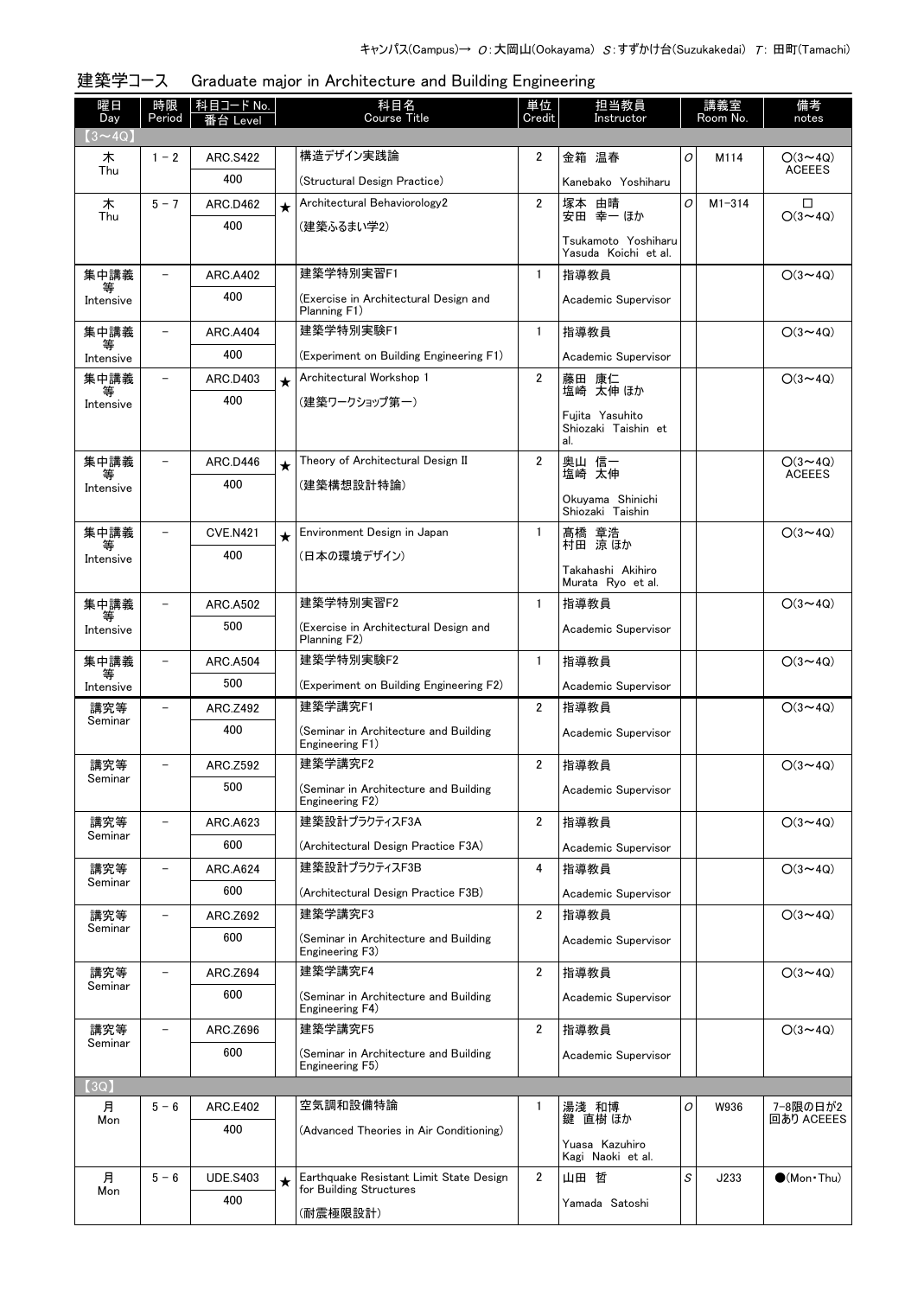| 曜日<br>Day      | 時限<br>Period             | 科目コード No.<br>番台 Level  |              | 科目名<br><b>Course Title</b>                                            | 単位<br>Credit   | 担当教員<br>Instructor                  |                | 講義室<br>Room No.  | 備考<br>notes                            |
|----------------|--------------------------|------------------------|--------------|-----------------------------------------------------------------------|----------------|-------------------------------------|----------------|------------------|----------------------------------------|
| (3Q)           |                          |                        |              |                                                                       |                |                                     |                |                  |                                        |
| 火<br>Tue       | $5 - 6$                  | ARC.S403               | $\star$      | Advanced Course on Design of<br><b>Prestressed Concrete Structure</b> | $\overline{2}$ | 坂田 弘安                               | O              | M321             | $\bullet$ (Tue•Fri)<br><b>ACEEES</b>   |
|                |                          | 400                    |              | (PC構造設計特論)                                                            |                | Sakata Hiroyasu                     |                |                  |                                        |
| 火              | $7 - 8$                  | <b>ARC.S404</b>        |              | 複合構造特論                                                                | $\overline{2}$ | 堀田 久人                               | O              | M112             | $\bullet$ (Tue•Fri)                    |
| Tue            |                          | 400                    |              | (Composite Structure)                                                 |                | Hotta Hisato                        |                |                  | <b>ACEEES</b>                          |
| 木              | $5 - 6$                  | <b>ARC.E424</b>        | $\star$      | Design Theory of Architectural Visual<br>Environment                  | $\mathbf{1}$   | 中村 芳樹                               | 0              | M112             | <b>ACEEES</b>                          |
| Thu            |                          | 400                    |              |                                                                       |                | Nakamura Yoshiki                    |                |                  |                                        |
|                |                          |                        |              | (建築の視環境設計)<br>Earthquake Resistant Limit State Design                 | $\overline{2}$ | 山田 哲                                | S              |                  | $(Mon\cdot Thu)$                       |
| 木<br>Thu       | $5 - 6$                  | <b>UDE.S403</b>        | $\star$      | for Building Structures                                               |                |                                     |                | J233             |                                        |
|                |                          | 400                    |              | (耐震極限設計)                                                              |                | Yamada Satoshi                      |                |                  |                                        |
| 金              | $5 - 6$                  | ARC.S403               | $\star$      | Advanced Course on Design of<br><b>Prestressed Concrete Structure</b> | $\overline{2}$ | 坂田 弘安                               | $\overline{O}$ | M321             | $\bullet$ (Tue•Fri)<br><b>ACEEES</b>   |
| Fri            |                          | 400                    |              |                                                                       |                | Sakata Hiroyasu                     |                |                  |                                        |
|                | $7 - 8$                  |                        |              | (PC構造設計特論)<br>複合構造特論                                                  | $\overline{2}$ | 堀田 久人                               | $\overline{O}$ | M112             |                                        |
| 金<br>Fri       |                          | <b>ARC.S404</b><br>400 |              |                                                                       |                |                                     |                |                  | $\bullet$ (Tue · Fri)<br><b>ACEEES</b> |
|                |                          |                        |              | (Composite Structure)                                                 |                | Hotta Hisato                        |                |                  |                                        |
| 集中講義           |                          | <b>ARC.D422</b>        | $\star$<br>C | Architectural Design Studio II                                        | $\overline{2}$ | 安田 幸一<br>奥山 信一 ほか                   |                |                  |                                        |
| Intensive      |                          | 400                    |              | (建築意匠設計第二)                                                            |                | Yasuda Koichi                       |                |                  |                                        |
|                |                          |                        |              |                                                                       |                | Okuyama Shinichi et<br>al.          |                |                  |                                        |
| 集中講義           |                          | <b>ARC.D424</b>        | $\star$      | Theory of Architectural Space and                                     | $\overline{2}$ | 塚本 由晴                               | O              | $M1 - 306$       |                                        |
| Intensive      |                          | 400                    | С            | Planning                                                              |                | X Isandra Matin<br>Ahmad            |                |                  |                                        |
|                |                          |                        |              | (建築空間設計特別演習)                                                          |                | Tsukamoto Yoshiharu                 |                |                  |                                        |
|                |                          |                        |              |                                                                       |                | X Isandra Matin                     |                |                  |                                        |
| 集中講義           | $\qquad \qquad -$        | <b>ARC.D445</b>        |              | 建築意匠特論                                                                | $\overline{2}$ | Ahmad                               |                |                  | <b>ACEEES</b>                          |
| 等              |                          | 400                    |              | (Theory of Architectural Design I)                                    |                | 安田 幸一<br>奥山 信一 ほか                   |                |                  |                                        |
| Intensive      |                          |                        |              |                                                                       |                | Yasuda Koichi                       |                |                  |                                        |
|                |                          |                        |              |                                                                       |                | Okuyama Shinichi et<br>al.          |                |                  |                                        |
| 集中講義           |                          | <b>UDE.D472</b>        | $\star$      | Introduction to US Land Use Planning                                  | $\overline{2}$ | X Jonathan Martin                   | 0              | $W9 - 402$       | Class begins                           |
| 等<br>Intensive |                          | 400                    |              | and Regulations                                                       |                |                                     |                |                  | from $sat.9/28$                        |
|                |                          |                        |              | (米国土地利用計画序説)<br>Contextual Urban Design                               |                |                                     |                |                  |                                        |
| 集中講義<br>等      | $\overline{\phantom{a}}$ | <b>UDE.D473</b>        | $\star$      |                                                                       | $\overline{2}$ | X Jonathan Martin                   | 0              | $W9 - 402$       | Class begins<br>from $sat.9/28$        |
| Intensive      |                          | 400                    |              | (コンテクスト配慮型都市デザイン)<br>建築学特別プロジェクトF3·1                                  |                |                                     |                |                  |                                        |
| 集中講義<br>等      | $\qquad \qquad -$        | ARC.A603               |              |                                                                       | 1              | 指導教員                                |                |                  |                                        |
| Intensive      |                          | 600                    |              | (Project in Architecture and Building<br>Engineering $F3 \cdot 1$ )   |                | Academic Supervisor                 |                |                  |                                        |
| 集中講義           | $\overline{\phantom{0}}$ | ARC.A607               |              | 建築学特別プロジェクトF4・1                                                       | $\mathbf{1}$   | 指導教員                                |                |                  |                                        |
| 等<br>Intensive |                          | 600                    |              | (Project in Architecture and Building<br>Engineering F4 · 1)          |                | Academic Supervisor                 |                |                  |                                        |
| (4Q)           |                          |                        |              |                                                                       |                |                                     |                |                  |                                        |
| 月              | $1 - 4$                  | <b>ARC.P442</b>        | $\star$      | Theories in Urban Analysis and Planning II                            | $\overline{2}$ | 大佛 俊泰                               |                | $O$ M6-多目的       | $\square$ ACEEES                       |
| Mon            |                          | 400                    |              | (空間計画学特論第二)                                                           |                | Osaragi Toshihiro                   |                | 室1               |                                        |
| 月              | $5 - 8$                  | <b>ARC.D447</b>        | $\star$      | Architectural Theory for Urban Space                                  | $\overline{2}$ | 塚本 由晴                               | O              | $M1 - 314$       | $\square$ ACEEES                       |
| Mon            |                          | 400                    |              | (都市環境設計特論)                                                            |                | Tsukamoto Yoshiharu                 |                |                  |                                        |
| 月              | $5 - 6$                  | <b>UDE.S404</b>        | $\star$      | Passive-control Structures and Base-                                  | $\overline{2}$ |                                     | S              | J233             | $\bullet$ (Mon Thu)                    |
| Mon            |                          | 400                    |              | isolated Structures against Earthquakes                               |                | 山田 哲<br>佐藤 大樹 ほか                    |                |                  |                                        |
|                |                          |                        |              | (制振・免震構造特論)                                                           |                | Yamada Satoshi<br>Sato Daiki et al. |                |                  |                                        |
| 月              | $7 - 8$                  | <b>UDE.S405</b>        |              | Post-earthquake Damage Evaluation and                                 | $\overline{2}$ | 吉敷 祥一                               | S              | J233             | $\bullet$ (Mon Thu)                    |
| Mon            |                          | 400                    | $\star$      | Rehabilitation of Steel Structures                                    |                |                                     |                |                  |                                        |
|                |                          |                        |              | (被災鉄骨造建物の損傷評価と補修設計)                                                   |                | Kishiki Shoichi                     |                |                  |                                        |
| 火              | $3 - 6$                  | <b>ARC.P423</b>        |              | 施設計画学演習                                                               | $\overline{2}$ | 斎尾 直子                               |                | $O$ M6-多目的<br>室1 | $\Box$                                 |
| Tue            |                          | 400                    |              | (Advanced Exercise in Facility Planning)                              |                | Saio Naoko                          |                |                  |                                        |

## 建築学コース Graduate major in Architecture and Building Engineering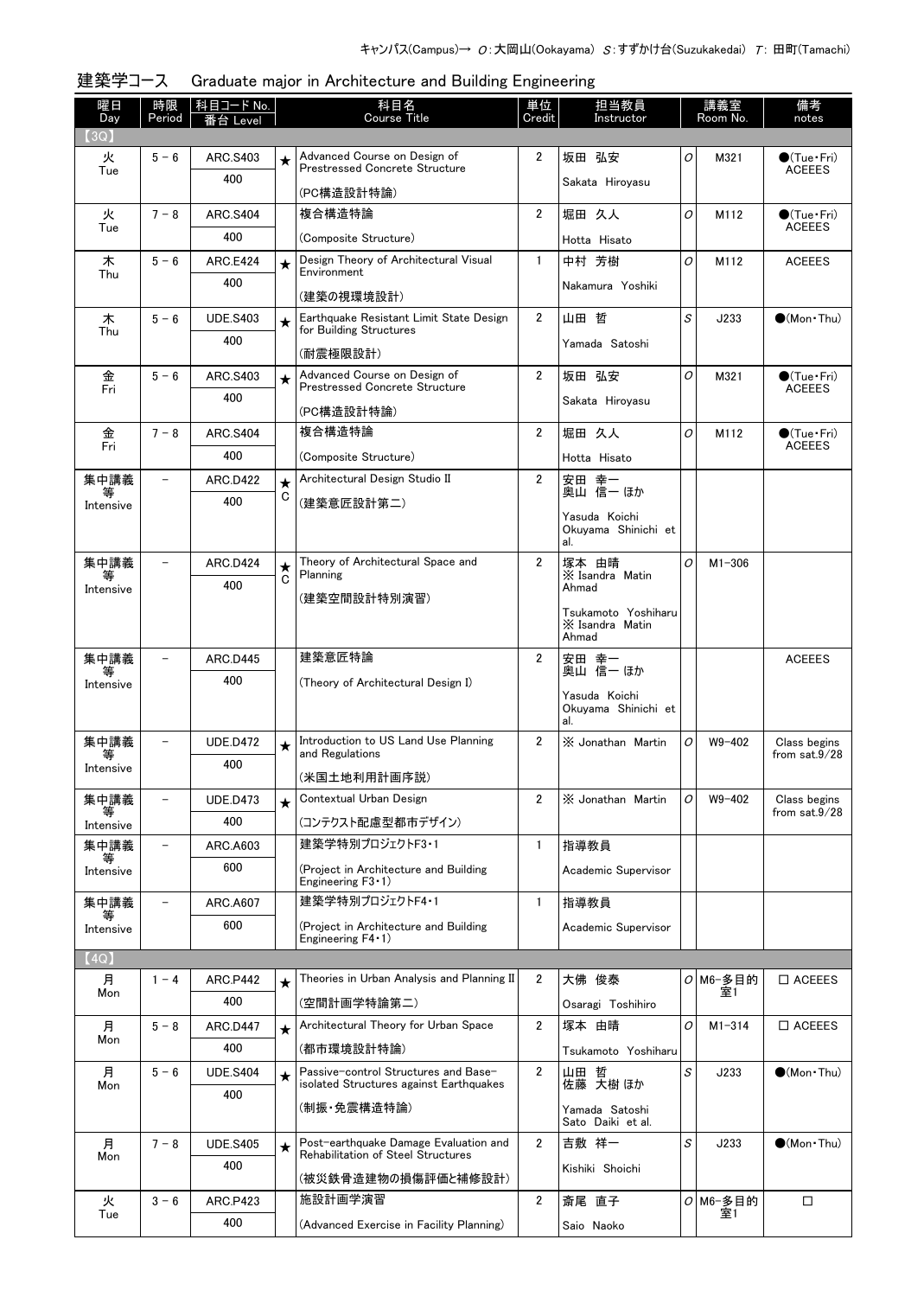| 曜日<br>Day      | 時限<br>Period             | 科目コード No.<br>Level     |         | 科目名<br>Course Title                                                             | 単位<br>Credit   | 担当教員<br>Instructor                            |                | 講義室<br>Room No. | 備考<br>notes            |
|----------------|--------------------------|------------------------|---------|---------------------------------------------------------------------------------|----------------|-----------------------------------------------|----------------|-----------------|------------------------|
| (4Q)           |                          |                        |         |                                                                                 |                |                                               |                |                 |                        |
| 木              | $3 - 4$                  | <b>ARC.E425</b>        | ★       | Evaluation and Design of Thermal<br>Environment                                 | 1              | 淺輪 貴史                                         | O              | M112            | <b>ACEEES</b>          |
| Thu            |                          | 400                    |         | (熱環境の評価と設計)                                                                     |                | Asawa Takashi                                 |                |                 |                        |
| 木<br>Thu       | $5 - 6$                  | <b>UDE.S404</b>        | $\star$ | Passive-control Structures and Base-<br>isolated Structures against Earthquakes | $\overline{2}$ | 山田 哲<br>佐藤 大樹 ほか                              | S              | J233            | $\bullet$ (Mon Thu)    |
|                |                          | 400                    |         | (制振・免震構造特論)                                                                     |                | Yamada Satoshi<br>Sato Daiki et al.           |                |                 |                        |
| 木<br>Thu       | $7 - 8$                  | <b>UDE.S405</b>        | $\star$ | Post-earthquake Damage Evaluation and<br>Rehabilitation of Steel Structures     | $\overline{2}$ | 吉敷 祥一                                         | S              | J233            | $(Mon\cdot Thu)$       |
|                |                          | 400                    |         | (被災鉄骨造建物の損傷評価と補修設計)                                                             |                | Kishiki Shoichi                               |                |                 |                        |
| 金<br>Fri       | $7 - 8$                  | <b>ARC.E403</b>        |         | 給排水 衛生設備特論                                                                      | $\mathbf{1}$   | 湯淺 和博<br>鍵 直樹 ほか                              | $\overline{O}$ | M321            | 6-8限の日が2<br>回あり ACEEES |
|                |                          | 400                    |         | (Advanced Theories in Water Supply and<br>Drainage)                             |                | Yuasa Kazuhiro                                |                |                 |                        |
|                | $\overline{\phantom{0}}$ |                        |         | 建築設計プラクティスF1A                                                                   | $\overline{2}$ | Kagi Naoki et al.                             |                |                 |                        |
| 集中講義<br>等      |                          | <b>ARC.A407</b><br>400 |         | (Architectural Design Practice F1A)                                             |                | 奥山 信一<br>横山 裕ほか                               |                |                 |                        |
| Intensive      |                          |                        |         |                                                                                 |                | Okuyama Shinichi<br>Yokovama Yutaka et<br>al. |                |                 |                        |
| 集中講義           |                          | <b>ARC.A408</b>        |         | 建築設計プラクティスF1B                                                                   | 4              | 奥山 信一<br>横山 裕ほか                               |                |                 |                        |
| 等<br>Intensive |                          | 400                    |         | (Architectural Design Practice F1B)                                             |                | Okuyama Shinichi                              |                |                 |                        |
|                |                          |                        |         |                                                                                 |                | Yokoyama Yutaka et<br>al.                     |                |                 |                        |
| 集中講義           |                          | ARC.D404               | $\star$ | Architectural Tour                                                              | $\mathbf{1}$   | 山﨑 鯛介<br>塩崎 太伸                                |                |                 |                        |
| 等<br>Intensive |                          | 400                    |         | (建築史特別実習)                                                                       |                |                                               |                |                 |                        |
|                |                          |                        |         |                                                                                 |                | Yamazaki Taisuke<br>Shiozaki Taishin          |                |                 |                        |
| 集中講義           | $\qquad \qquad -$        | <b>ARC.D423</b>        | $\star$ | Architectural Design Studio III                                                 | $\overline{2}$ | 安田 幸一<br>奥山 信一 ほか                             |                |                 |                        |
| 等<br>Intensive |                          | 400                    | C       | (建築意匠設計第三)                                                                      |                |                                               |                |                 |                        |
|                |                          |                        |         |                                                                                 |                | Yasuda Koichi<br>Okuyama Shinichi et<br>al.   |                |                 |                        |
| 集中講義           | $\overline{\phantom{0}}$ | <b>ARC.A604</b>        |         | 建築学特別プロジェクトF3・2                                                                 | $\mathbf{1}$   | 指導教員                                          |                |                 |                        |
| 等<br>Intensive |                          | 600                    |         | (Project in Architecture and Building<br>Engineering $F3 \cdot 2$ )             |                | Academic Supervisor                           |                |                 |                        |
| 集中講義<br>等      | $\overline{\phantom{0}}$ | <b>ARC.A608</b>        |         | 建築学特別プロジェクトF4・2                                                                 | $\mathbf{1}$   | 指導教員                                          |                |                 |                        |
| Intensive      |                          | 600                    |         | (Project in Architecture and Building<br>Engineering $F4 \cdot 2$ )             |                | Academic Supervisor                           |                |                 |                        |
| 講究等            |                          | <b>ARC.A507</b>        |         | 建築設計プラクティスF2A                                                                   | $\overline{2}$ | 奥山 信一<br>横山 裕ほか                               |                |                 |                        |
| Seminar        |                          | 500                    |         | (Architectural Design Practice F2A)                                             |                |                                               |                |                 |                        |
|                |                          |                        |         |                                                                                 |                | Okuyama Shinichi<br>Yokoyama Yutaka et<br>al. |                |                 |                        |
| 講究等            |                          | <b>ARC.A508</b>        |         | 建築設計プラクティスF2B                                                                   | 4              | 奥山 信一<br>横山 裕ほか                               |                |                 |                        |
| Seminar        |                          | 500                    |         | (Architectural Design Practice F2B)                                             |                | Okuyama Shinichi                              |                |                 |                        |
|                |                          |                        |         |                                                                                 |                | Yokoyama Yutaka et<br>al.                     |                |                 |                        |

建築学コース Graduate major in Architecture and Building Engineering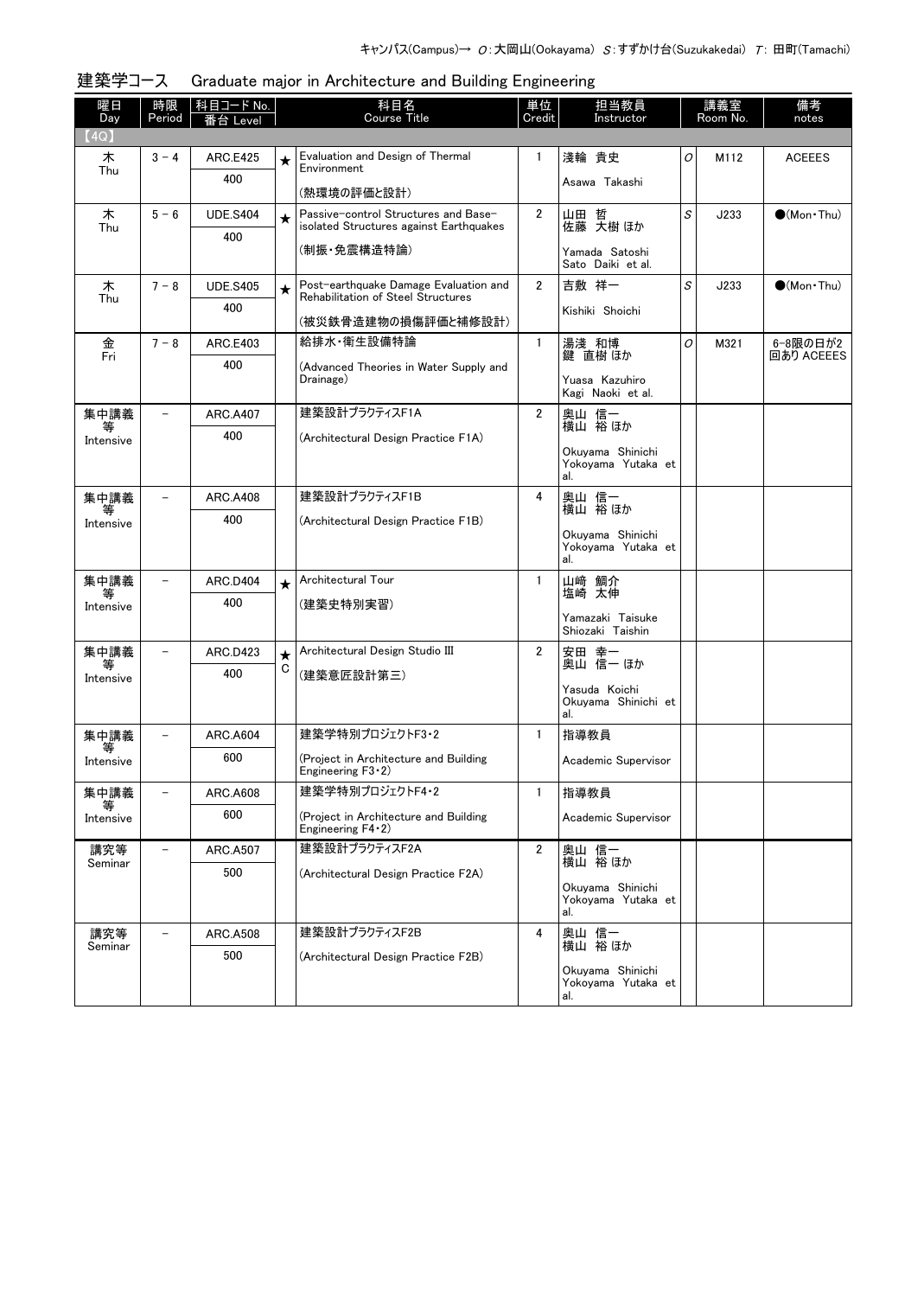| <b>Course Title</b><br>Credit<br>Day<br>Period<br>Instructor<br>番台 Level<br>$(3 \sim 4Q)$<br>Principles of Construction Management<br>2<br>長谷川 専<br>木<br>$5 - 6$<br><b>CVE.F432</b><br>$\star$ | Room No.<br>notes                           |
|------------------------------------------------------------------------------------------------------------------------------------------------------------------------------------------------|---------------------------------------------|
|                                                                                                                                                                                                |                                             |
|                                                                                                                                                                                                | $O(3 \sim 4Q)$<br>0<br>M113                 |
| 松川 圭輔 ほか<br>Thu<br>400<br>(建設マネジメント特論)                                                                                                                                                         |                                             |
| Hasegawa Atsushi<br>Matsukawa Keisuke                                                                                                                                                          |                                             |
| et al.                                                                                                                                                                                         |                                             |
| Physical Modeling in Geotechnics<br>$\overline{2}$<br>金<br>$3 - 4$<br><b>CVE.C431</b><br>竹村 次朗<br>$\star$<br>Fri<br>髙橋 章浩                                                                      | 0<br>$O(3 \sim 4Q)$<br>M112                 |
| 400<br>(地盤工学における物理模型)<br>Takemura Jiro                                                                                                                                                         |                                             |
| Takahashi Akihiro                                                                                                                                                                              |                                             |
| 集中講義<br>Environment Design in Japan<br>髙橋 章浩<br>村田 涼ほか<br><b>CVE.N421</b><br>1<br>$\overline{\phantom{0}}$<br>$\star$                                                                          | $O(3 \sim 4Q)$                              |
| 400<br>(日本の環境デザイン)<br>Intensive<br>Takahashi Akihiro                                                                                                                                           |                                             |
| Murata Ryo et al.                                                                                                                                                                              |                                             |
| Collaborative Project in Civil Engineering<br>集中講義<br>$\mathbf{1}$<br>各教員<br><b>CVE.P602</b><br>$\star$<br>F <sub>3</sub><br>等                                                                 | $O(3 \sim 4Q)$                              |
| 600<br>Academic Supervisor<br>Intensive<br>(土木工学共同プロジェクト F3)                                                                                                                                   |                                             |
| Collaborative Project in Civil Engineering<br>集中講義<br>$\mathbf{1}$<br>各教員<br><b>CVE.P604</b><br>$\overline{\phantom{0}}$<br>$\star$                                                            | $O(3 \sim 4Q)$                              |
| F4<br>等<br>600<br>Academic Supervisor<br>Intensive                                                                                                                                             |                                             |
| (土木工学共同プロジェクト F4)                                                                                                                                                                              |                                             |
| Off Campus Project in Civil Engineering II<br>4<br>インターン<br><b>CVE.P622</b><br>各教員<br>$\overline{\phantom{a}}$<br>$\star$<br>シップ                                                               | $O(3 \sim 4Q)$                              |
| 600<br>(土木工学派遣プロジェクト第二)<br>Academic Supervisor<br>Internship                                                                                                                                   |                                             |
| 土木工学講究F1<br><b>CVE.Z492</b><br>$\overline{2}$<br>指導教員<br>講究等<br>$\overline{\phantom{0}}$<br>Seminar                                                                                            | $O(3 \sim 4Q)$                              |
| 400<br>(Seminar in Civil Engineering F1)<br>Academic Supervisor                                                                                                                                |                                             |
| 土木工学講究F2<br>$\overline{2}$<br>講究等<br>指導教員<br><b>CVE.Z592</b><br>$\overline{\phantom{0}}$<br>Seminar                                                                                            | $O(3 \sim 4Q)$                              |
| 500<br>(Seminar in Civil Engineering F2)<br>Academic Supervisor                                                                                                                                |                                             |
| 土木工学講究F3<br>$\overline{2}$<br>講究等<br>指導教員<br><b>CVE.Z692</b><br>$\overline{\phantom{a}}$<br>Seminar                                                                                            | $O(3 \sim 4Q)$                              |
| 600<br>(Seminar in Civil Engineering F3)<br>Academic Supervisor                                                                                                                                |                                             |
| 土木工学講究F4<br>講究等<br>$\overline{2}$<br><b>CVE.Z694</b><br>指導教員<br>$\overline{\phantom{a}}$<br>Seminar                                                                                            | $O(3 \sim 4Q)$                              |
| 600<br>(Seminar in Civil Engineering F4)<br>Academic Supervisor                                                                                                                                |                                             |
| 土木工学講究F5<br>2<br>講究等<br>指導教員<br>$\overline{\phantom{0}}$<br><b>CVE.Z696</b><br>Seminar                                                                                                         | $O(3 \sim 4Q)$                              |
| 600<br>(Seminar in Civil Engineering F5)<br>Academic Supervisor                                                                                                                                |                                             |
| (3Q)                                                                                                                                                                                           |                                             |
| Stability Problems in Geotechnical<br>2<br>月<br>$1 - 2$<br><b>CVE.C402</b><br>髙橋 章浩<br>$\star$<br>北詰 昌樹 ほか<br>Engineering<br>Mon                                                               | $\bullet$ (Mon · Thu)<br>0<br>M113          |
| 400<br>(地盤安定特論)<br>Takahashi Akihiro                                                                                                                                                           |                                             |
| Kitazume Masaki et<br>al.                                                                                                                                                                      |                                             |
|                                                                                                                                                                                                | S<br>G511<br><b>ACEEES</b>                  |
| $\mathbf{1}$                                                                                                                                                                                   |                                             |
| Numerical Simulation of Environments<br>淺輪 貴史<br>月<br>$5 - 6$<br><b>UDE.E506</b><br>$\star$<br>中村 隆志 ほか<br>Mon<br>500                                                                          |                                             |
| (環境数値シミュレーション)<br>Asawa Takashi                                                                                                                                                                |                                             |
| Nakamura Takashi et<br>al.                                                                                                                                                                     |                                             |
| Civil Engineering Analysis<br>月<br>$7 - 8$<br>$\overline{2}$<br>廣瀬 壮一<br><b>CVE.M401</b><br>$\star$                                                                                            | 0<br>M321<br>$\bullet$ (Mon Thu)            |
| Bui Tinh Quoc<br>Mon<br>400<br>(土木解析学)                                                                                                                                                         |                                             |
| Hirose Sohichi<br>Bui Tinh Quoc                                                                                                                                                                |                                             |
| 月<br>$7 - 8$<br>City/Transport Planning and the<br>室町 泰徳<br><b>UDE.P404</b><br>$\mathbf{1}$<br>$\star$                                                                                         | S<br>G324<br><b>ACEEES</b>                  |
| Environment<br>Mon<br>400<br>Muromachi Yasunori                                                                                                                                                |                                             |
| (都市計画/交通計画と環境)                                                                                                                                                                                 |                                             |
| Project Evaluation for Sustainable<br>花岡 伸也<br>火<br>$1 - 2$<br>$\mathbf{1}$<br><b>GEG.P411</b><br>$\star$<br>Society<br>Tue                                                                    | O<br>S <sub>512</sub><br>$\rightarrow$ S513 |
| 400<br>Hanaoka Shinya<br>(持続可能な社会のためのプロジェクト評価)                                                                                                                                                 |                                             |
| <b>Transportation Network Analysis</b><br>2<br>火<br>$3 - 4$<br>朝倉 康夫<br><b>CVE.D402</b><br>$\star$                                                                                             | O<br>$\bullet$ (Tue $\cdot$ Fri)<br>M321    |
| Tue<br>400<br>(交通ネットワーク分析)<br>Asakura Yasuo                                                                                                                                                    | <b>ACEEES</b>                               |
| 火<br>Coastal Disaster Mitigation for Engineers<br>$\mathbf{1}$<br>$5 - 6$<br>髙木 泰士<br>GEG.1501<br>$\star$<br>and Planners<br>Tue                                                               | 0<br><b>ACEEES</b><br>S611                  |

土木工学コース Graduate major in Civil Engineering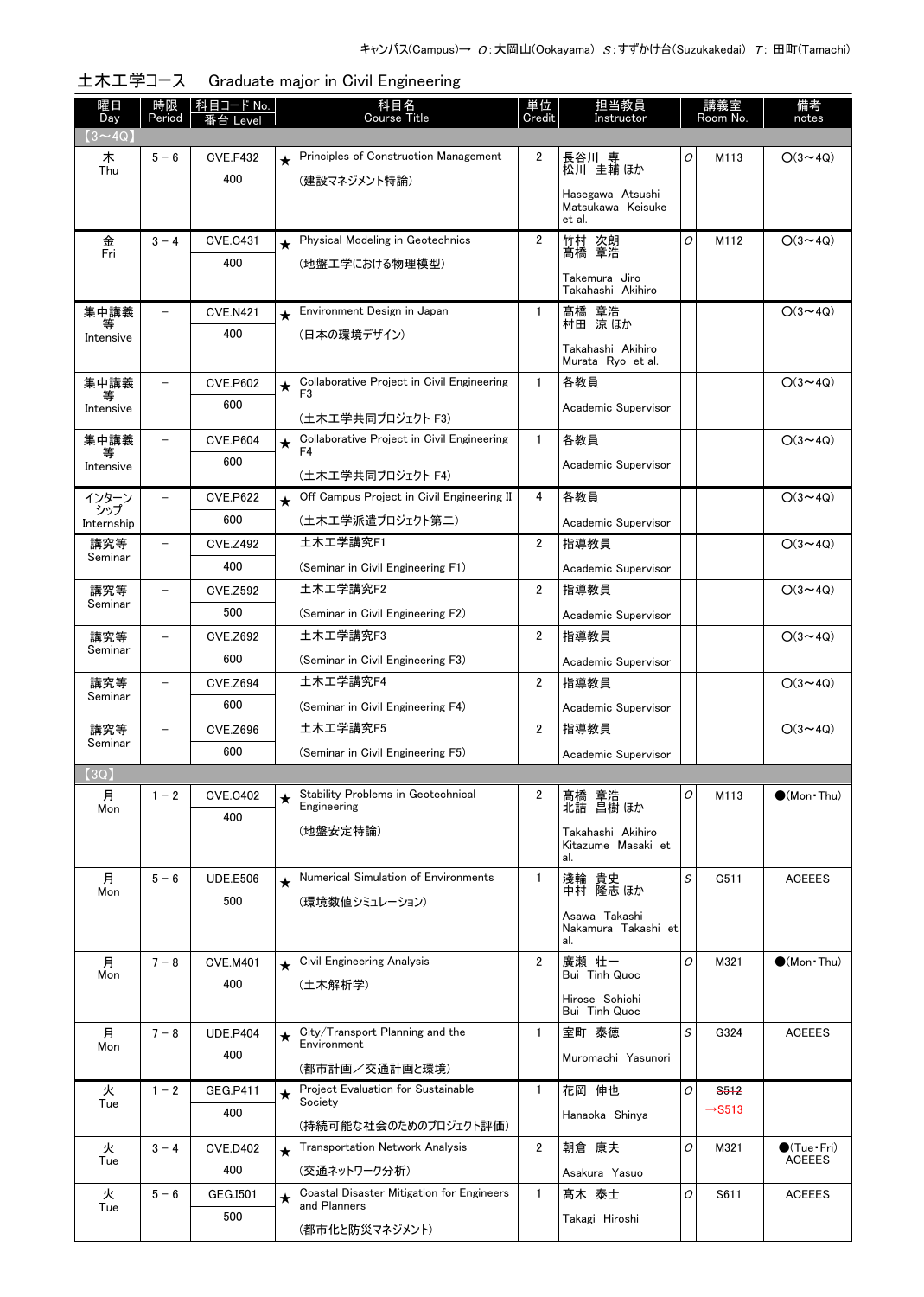| 曜日<br>Day          | 時限<br>Period             | 科目コード No.<br>i台 Level  |         | 科目名<br><b>Course Title</b>                                                        | 担当教員<br>単位<br>Credit<br>Instructor |                                                | 講義室<br>Room No. |      | 備考<br>notes                          |
|--------------------|--------------------------|------------------------|---------|-----------------------------------------------------------------------------------|------------------------------------|------------------------------------------------|-----------------|------|--------------------------------------|
| (3Q)               |                          |                        |         |                                                                                   |                                    |                                                |                 |      |                                      |
| 火                  | $7 - 8$                  | <b>CVE.N601</b>        | $\star$ | Frontiers in Civil Engineering                                                    | $\overline{2}$                     | 各教員                                            | 0               | M321 | $\bigcirc$ (Tue•Fri)                 |
| Tue                |                          | 600                    |         | (土木工学最前線)                                                                         |                                    | Academic Supervisor                            |                 |      |                                      |
| 火<br>Tue           | $9 - 10$                 | <b>CVE.G403</b>        | $\star$ | <b>Water Chemistry</b>                                                            | $\overline{2}$                     | 藤井 学                                           | O               | M112 | $\bullet$ (Tue•Fri)<br><b>ACEEES</b> |
|                    |                          | 400                    |         | (水質化学)                                                                            |                                    | Fujii Manabu                                   |                 |      |                                      |
| 木<br>Thu           | $1 - 2$                  | <b>CVE.C402</b>        | $\star$ | <b>Stability Problems in Geotechnical</b><br>Engineering                          | $\overline{2}$                     | 髙橋 章浩<br>北詰 昌樹ほか                               | 0               | M113 | $\bullet$ (Mon Thu)                  |
|                    |                          | 400                    |         | (地盤安定特論)                                                                          |                                    | Takahashi Akihiro                              |                 |      |                                      |
|                    |                          |                        |         |                                                                                   |                                    | Kitazume Masaki et<br>al.                      |                 |      |                                      |
| 木<br>Thu           | $7 - 8$                  | <b>CVE.M401</b>        | $\star$ | Civil Engineering Analysis                                                        | $\overline{2}$                     | 廣瀬 壮一<br>Bui Tinh Quoc                         | 0               | W833 | $\bigcirc$ (Mon Thu)                 |
|                    |                          | 400                    |         | (土木解析学)                                                                           |                                    | Hirose Sohichi<br>Bui Tinh Quoc                |                 |      |                                      |
| 木                  | $9 - 10$                 | <b>CVE.A433</b>        |         | 実務耐震工学II                                                                          | 1                                  | ※佐々木 智大                                        | 0               | M112 |                                      |
| Thu                |                          | 400                    |         | (Practical Seismic Design II)                                                     |                                    | ※野村 敏雄ほか                                       |                 |      |                                      |
|                    |                          |                        |         |                                                                                   |                                    | X Sasaki Tomohiro<br>X Nomura Toshio et<br>al. |                 |      |                                      |
| 金                  | $3 - 4$                  | <b>CVE.D402</b>        | $\star$ | <b>Transportation Network Analysis</b>                                            | $\overline{2}$                     | 朝倉 康夫                                          | 0               | M321 | $\bigcirc$ (Tue·Fri)                 |
| Fri                |                          | 400                    |         | (交通ネットワーク分析)                                                                      |                                    | Asakura Yasuo                                  |                 |      | <b>ACEEES</b>                        |
| 金                  | $7 - 8$                  | <b>CVE.N601</b>        | $\star$ | Frontiers in Civil Engineering                                                    | $\overline{2}$                     | 各教員                                            | 0               | M321 | $\bigcirc$ (Tue·Fri)                 |
| Fri                |                          | 600                    |         | (土木工学最前線)                                                                         |                                    | Academic Supervisor                            |                 |      |                                      |
| 金                  | $9 - 10$                 | CVE.G403               | $\star$ | <b>Water Chemistry</b>                                                            | $\overline{2}$                     | 藤井 学                                           | 0               | M112 | $\bigcirc$ (Tue · Fri)               |
| Fri                |                          | 400                    |         | (水質化学)                                                                            |                                    | Fujii Manabu                                   |                 |      | <b>ACEEES</b>                        |
| 集中講義<br>等          |                          | <b>CVE.N433</b>        | $\star$ | Teaching Skills in Civil Engineering C                                            | $\mathbf{1}$                       | 各教員                                            |                 |      |                                      |
| Intensive          |                          | 400                    |         | (土木工学における教育実践 C)                                                                  |                                    | Academic Supervisor                            |                 |      |                                      |
| 集中講義<br>等          | $\overline{\phantom{0}}$ | CVE.P461-03            | $\star$ | Civil Engineering Project for Minor                                               | $\overline{2}$                     | 各教員                                            |                 |      |                                      |
| Intensive          |                          | 400                    |         | (土木工学副専門プロジェクト)                                                                   |                                    | Academic Supervisor                            |                 |      |                                      |
| 集中講義<br>等          | $\overline{\phantom{0}}$ | <b>CVE.N633</b>        | $\star$ | Teaching and Training Skills in Civil<br>Engineering C                            | $\mathbf{1}$                       | 各教員                                            |                 |      |                                      |
| Intensive          |                          | 600                    |         | (土木工学における教育実践・職業訓練 C)                                                             |                                    | Academic Supervisor                            |                 |      |                                      |
| 集中講義               |                          | <b>CVE.N637</b>        | ╈       | Disaster Investigation and Restoration                                            | $\mathbf{1}$                       | 各教員                                            |                 |      |                                      |
| 等<br>Intensive     |                          | 600                    |         | Practice C                                                                        |                                    | Academic Supervisor                            |                 |      |                                      |
|                    |                          |                        |         | (災害調査·復旧実践 C)                                                                     |                                    |                                                |                 |      |                                      |
| インターン<br>シップ       | $\overline{\phantom{0}}$ | CVE.Q431-03            |         | 土木工学インターンシップ【3】                                                                   | $\mathbf{1}$                       | コース主任                                          |                 |      |                                      |
| Internship         |                          | 400                    |         | (Internship in Civil Engineering[3])<br>Off Campus Project in Civil Engineering C | $\mathbf{1}$                       | Head                                           |                 |      |                                      |
| インターン<br>シップ       |                          | <b>CVE.P613</b><br>600 | $\star$ | (土木工学派遣プロジェクト C)                                                                  |                                    | 各教員                                            |                 |      |                                      |
| Internship<br>(4Q) |                          |                        |         |                                                                                   |                                    | Academic Supervisor                            |                 |      |                                      |
| 月                  | $1 - 2$                  | <b>CVE.M431</b>        | $\star$ | Probabilistic Concepts in Engineering                                             | 2                                  | 佐々木 栄一                                         | 0               | M112 | $\bullet$ (Mon Thu)                  |
| Mon                |                          | 400                    |         | Design                                                                            |                                    | Sasaki Eiichi                                  |                 |      |                                      |
|                    |                          |                        |         | (エンジニアリングデザインにおける確率概念)                                                            |                                    |                                                |                 |      |                                      |
| 月<br>Mon           | $7 - 8$                  | <b>CVE.A402</b>        | $\star$ | Nonlinear Solid Mechanics                                                         | $\overline{2}$                     | Wijeyewickrema Anil                            | 0               | M112 | $\bullet$ (Mon Thu)                  |
| 火                  | $5 - 6$                  | 400<br><b>CVE.G402</b> |         | (非線形固体力学)<br><b>Environmental Statistics</b>                                      | $\overline{2}$                     | 吉村 千洋                                          | O               | M112 | $\bigcirc$ (Tue · Fri)               |
| Tue                |                          | 400                    | $\star$ | (環境統計学)                                                                           |                                    | Yoshimura Chihiro                              |                 |      | <b>ACEEES</b>                        |
| 水                  | $1 - 2$                  | <b>GEG.E502</b>        | $\star$ | <b>Environmental Hydraulics</b>                                                   | 1                                  | 中村 恭志                                          | S               | G512 | <b>ACEEES</b>                        |
| Wed                |                          | 500                    |         | (水環境解析論)                                                                          |                                    | Nakamura Takashi                               |                 |      |                                      |
| 木                  | $1 - 2$                  | <b>CVE.M431</b>        | $\star$ | Probabilistic Concepts in Engineering                                             | $\overline{2}$                     | 佐々木 栄一                                         | 0               | M112 | $\bullet$ (Mon Thu)                  |
| Thu                |                          | 400                    |         | Design                                                                            |                                    | Sasaki Eiichi                                  |                 |      |                                      |
|                    |                          |                        |         | (エンジニアリングデザインにおける確率概念)                                                            |                                    |                                                |                 |      |                                      |

|  |  | 土木工学コース Graduate major in Civil Engineering |
|--|--|---------------------------------------------|
|--|--|---------------------------------------------|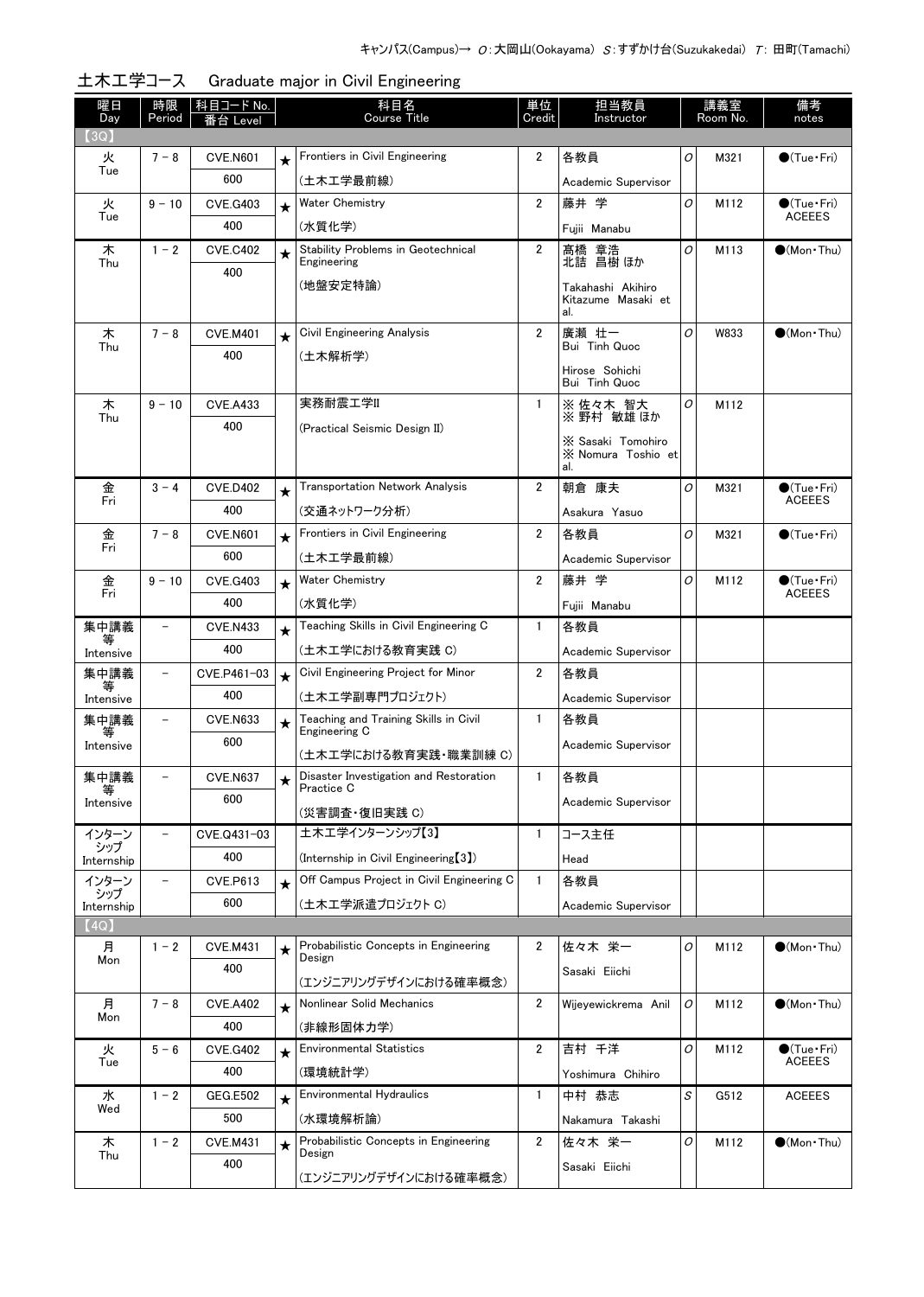| 曜日             | 時限                       | 科目コード No.       |               | 科目名                                                    | 単位                  | 担当教員                            |               | 講義室           | 備考                    |
|----------------|--------------------------|-----------------|---------------|--------------------------------------------------------|---------------------|---------------------------------|---------------|---------------|-----------------------|
| Dav            | Period                   | 番台 Level        |               | <b>Course Title</b>                                    | Credit              | Instructor                      |               | Room No.      | notes                 |
| (4Q)           |                          |                 |               |                                                        |                     |                                 |               |               |                       |
| 木              | $3 - 4$                  | <b>CVE.P432</b> | $\star$       | International Collaboration                            | 1                   | 二羽 淳一郎                          | 0             | M5会議室<br>(M5– |                       |
| Thu            |                          | 400             |               | (国際コラボレーション)                                           |                     | 竹村 次朗                           |               | Meeting       |                       |
|                |                          |                 |               |                                                        |                     | Niwa Junichiro<br>Takemura Jiro |               | Room)         |                       |
| 木              | $7 - 8$                  | <b>CVE.A402</b> | $\star$       | Nonlinear Solid Mechanics                              | $\overline{2}$      | Wijeyewickrema Anil             | O             | M112          | $(Mon\cdot Thu)$      |
| Thu            |                          | 400             |               | (非線形固体力学)                                              |                     |                                 |               |               |                       |
| 木              | $7 - 8$                  | <b>CVE.D403</b> | $\star$       | <b>Transportation Economics</b>                        | $\mathbf{1}$        | 福田 大輔                           | O             | M321          | <b>ACEEES</b>         |
| Thu            |                          | 400             |               | (交通経済学)                                                |                     | Fukuda Daisuke                  |               |               |                       |
| 金              | $5 - 6$                  | <b>CVE.G402</b> | $\star$       | <b>Environmental Statistics</b>                        | $\overline{2}$      | 吉村 千洋                           | $\Omega$      | M112          | $\bullet$ (Tue · Fri) |
| Fri<br>400     |                          | (環境統計学)         |               | Yoshimura Chihiro                                      |                     |                                 | <b>ACEEES</b> |               |                       |
| 集中講義           |                          | <b>CVE.N434</b> | $\bigstar$    | Teaching Skills in Civil Engineering D                 | 1                   | 各教員                             |               |               |                       |
| 等<br>Intensive |                          | 400             |               | (土木工学における教育実践 D)                                       |                     | Academic Supervisor             |               |               |                       |
| 集中講義           | $\overline{\phantom{0}}$ | CVE.P461-04     | $\star$       | Civil Engineering Project for Minor                    | $\overline{2}$      | 各教員                             |               |               |                       |
| 等<br>Intensive |                          | 400             |               | (土木工学副専門プロジェクト)                                        |                     | Academic Supervisor             |               |               |                       |
| 集中講義           | $\overline{\phantom{0}}$ | <b>CVE.N634</b> | $\star$       | Teaching and Training Skills in Civil<br>Engineering D | $\mathbf{1}$        | 各教員                             |               |               |                       |
| 等<br>Intensive |                          | 600             |               |                                                        |                     | Academic Supervisor             |               |               |                       |
|                |                          |                 |               | (土木工学における教育実践・職業訓練 D)                                  |                     |                                 |               |               |                       |
| 集中講義<br>等      |                          | <b>CVE.N638</b> | $\star$       | Disaster Investigation and Restoration<br>Practice D   | $\mathbf{1}$        | 各教員                             |               |               |                       |
| Intensive      | 600                      |                 | (災害調査・復旧実践 D) |                                                        | Academic Supervisor |                                 |               |               |                       |
| インターン          |                          | CVE.Q431-04     |               | 土木工学インターンシップ【4】                                        | $\mathbf{1}$        | コース主任                           |               |               |                       |
| シップ            |                          |                 |               |                                                        |                     |                                 |               |               |                       |
| Internship     |                          | 400             |               | (Internship in Civil Engineering [4])                  |                     | Head                            |               |               |                       |
| インターン<br>シップ   | $\overline{\phantom{0}}$ | <b>CVE.P614</b> | $\star$       | Off Campus Project in Civil Engineering D              | $\mathbf{1}$        | 各教員                             |               |               |                       |
| Internship     |                          | 600             |               | (土木工学派遣プロジェクト D)                                       |                     | Academic Supervisor             |               |               |                       |

| 土木工学コース | Graduate major in Civil Engineering |  |  |
|---------|-------------------------------------|--|--|
|---------|-------------------------------------|--|--|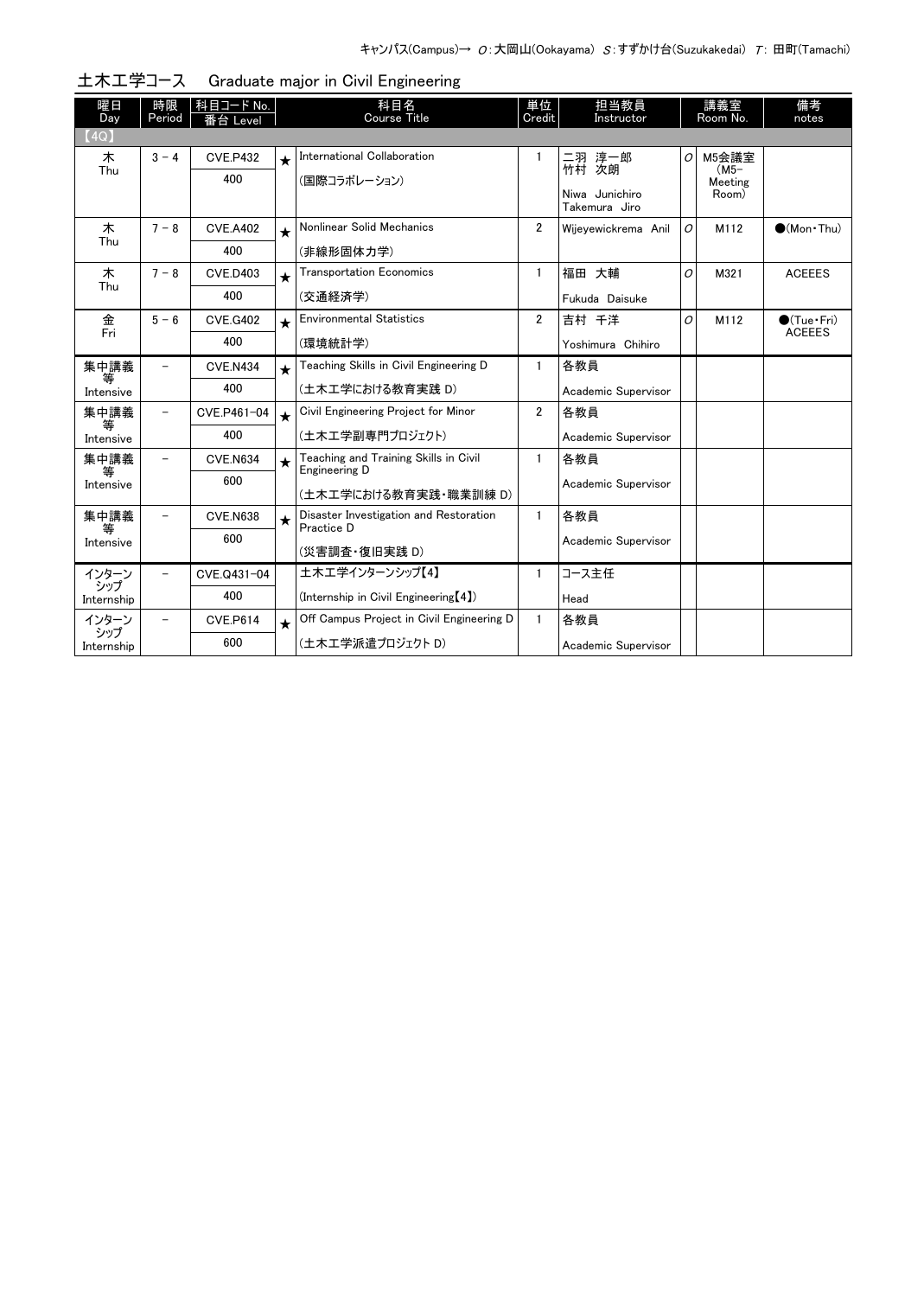### 曜日 Day 時限 Period │ 科目コード No. │ │ │ │ │ │ │ 科目名│ Course Title 番台 Level notes 単位 **Credit** 担当教員 **Instructor** 講義室 Room No. 備考 地球環境共創コース Graduate major in Global Engineering for Development, Environment and Society  $\sqrt{3} \sim 4Q$ ★ Sustainable Engineering Program Off-  $\begin{array}{|c|c|c|c|c|c|}\n\star & \multicolumn{1}{|c|}{\multicolumn{1}{c|}{\parallel}}\n\star & \multicolumn{1}{|c|}{\multicolumn{1}{c|}{\parallel}}\n\star & \multicolumn{1}{|c|}{\multicolumn{1}{c|}{\parallel}}\n\star & \multicolumn{1}{|c|}{\multicolumn{1}{c|}{\parallel}}\n\star & \multicolumn{1}{|c|}{\multicolumn{1}{c|}{\parallel}}\n\star & \multicolumn{1}{|c|}{\$ Campus Project (GEDES) F (持続性工学派遣プロジェクトF) 集中講義 等 Intensive GEG P672 600 Academic Supervisor 地球環境共創講究F1 [\(Seminar for Global Engineering F1\)](http://www.ocw.titech.ac.jp/index.php?module=General&action=T0300&JWC=201905004&lang=JA&vid=03) 講究等 Seminar GEG.7492 400 2 指導教員 ○(3~4Q) Academic Supervisor 地球環境共創講究F2 [\(Seminar for Global Engineering F2\)](http://www.ocw.titech.ac.jp/index.php?module=General&action=T0300&JWC=201905065&lang=JA&vid=03) 講究等 Seminar  $-$  GEG.Z592 500 2 指導教員 ○(3~4Q) Academic Supervisor 地球環境共創講究F3 [\(Seminar for Global Engineering F3\)](http://www.ocw.titech.ac.jp/index.php?module=General&action=T0300&JWC=201905042&lang=JA&vid=03) 講究等 Seminar GEG.Z692 600 2 指導教員 ○(3~4Q) Academic Supervisor 地球環境共創講究F4 [\(Seminar for Global Engineering F4\)](http://www.ocw.titech.ac.jp/index.php?module=General&action=T0300&JWC=201905044&lang=JA&vid=03) 講究等 Seminar GEG.Z694 600 2 指導教員 ○(3~4Q) Academic Supervisor 地球環境共創講究F5 [\(Seminar for Global Engineering F5\)](http://www.ocw.titech.ac.jp/index.php?module=General&action=T0300&JWC=201905046&lang=JA&vid=03) 講究等 Seminar GEG.Z696 600 2 指導教員 ○(3~4Q) Academic Supervisor 【3Q】 [Urban Environment](http://www.ocw.titech.ac.jp/index.php?module=General&action=T0300&JWC=201905075&lang=JA&vid=03) (都市環境学概論) 月 **Mon**  $1 - 2$  GEG.E402 400 ★ 2 H111 ●(Mon・Thu) 神田 学 (Mon Thu)<br>ACEEES 屋井 鉄雄 ほか Kanda Manabu Yai Tetsuo et al. *O* ★ [Chemical Process Synthesis for](http://www.ocw.titech.ac.jp/index.php?module=General&action=T0300&JWC=201904996&lang=JA&vid=03)  $\begin{vmatrix} 2 & \end{vmatrix}$ 江頭 竜一  $\begin{vmatrix} 0 & \end{vmatrix}$  S512  $\begin{vmatrix} 0 & \text{Mon-Thu} \end{vmatrix}$ Development (開発のための化学プロセス合成) 月 Mon  $5 - 6$  GEG.T412 400 **ACEEES** 江頭 竜一 Egashira Ryuichi *O*★ Project Evaluation for Sustainable  $\begin{array}{|c|c|c|c|c|c|c|c|c|} \hline \text{ \textbf{.}} & \text{ \textbf{.}} & \text{ \textbf{.}} & \text{ \textbf{.}} & \text{ \textbf{.}} & \text{ \textbf{.}} & \text{ \textbf{.}} & \text{ \textbf{.}} & \text{ \textbf{.}} & \text{ \textbf{.}} & \text{ \textbf{.}} & \text{ \textbf{.}} & \text{ \textbf{.}} & \text{ \textbf{.}} & \text{ \textbf{.}} & \text{ \$ Society [\(持続可能な社会のためのプロジェクト評価\)](http://www.ocw.titech.ac.jp/index.php?module=General&action=T0300&JWC=201926425&lang=JA&vid=03) 火 Tue  $1 - 2$  GEG.P411 400 Hanaoka Shinya *O* ★ [Coastal Disaster Mitigation for Engineers](http://www.ocw.titech.ac.jp/index.php?module=General&action=T0300&JWC=201905070&lang=JA&vid=03) | 1 |髙木 泰士 |*0* | S611 | ACEEES and Planners (都市化と防災マネジメント) 火 Tue  $5 - 6$  GEG.I501 500 Takagi Hiroshi *O* [Urban Environment](http://www.ocw.titech.ac.jp/index.php?module=General&action=T0300&JWC=201905075&lang=JA&vid=03) ★ 2 H135 ●(Mon・Thu) (都市環境学概論) 木 Thu  $\overline{1-2}$  GEG.E402 400 ACEEES 神田 学 屋井 鉄雄 ほか Kanda Manabu Yai Tetsuo et al. *O* ★ [Chemical Process Synthesis for](http://www.ocw.titech.ac.jp/index.php?module=General&action=T0300&JWC=201904996&lang=JA&vid=03)  $\begin{vmatrix} 2 & \end{vmatrix}$ 江頭 竜一  $\begin{vmatrix} 0 & \end{vmatrix}$  S512  $\begin{vmatrix} 0 & \text{Mon-Thu} \end{vmatrix}$ Development (開発のための化学プロセス合成) 木 Thu  $5 - 6$  GEG.T412 400  $\bigcirc$ (Mon Thu)<br>ACEEES 江頭 竜一 Egashira Ryuichi *O* ★ [Global Engineering International Workshop](http://www.ocw.titech.ac.jp/index.php?module=General&action=T0300&JWC=201908188&lang=JA&vid=03) | 1 |指導教員 C (Master course) (地球環境共創国際発表C(修士)) 集中講義 等 Intensive GEG.F533 500 Academic Supervisor ★ Global Engineering Fieldwork C 指導教員 [\(地球環境共創フィールドワークC\)](http://www.ocw.titech.ac.jp/index.php?module=General&action=T0300&JWC=201908180&lang=JA&vid=03) 集中講義 等 **Intensive** GEG.F543 500 Academic Supervisor ★ [Global Engineering International Workshop](http://www.ocw.titech.ac.jp/index.php?module=General&action=T0300&JWC=201908240&lang=JA&vid=03) | 1 |指導教員 1C (Doctor course) (地球環境共創国際発表第一C(博士)) 集中講義 等 **Intensive** - GEG.F633 600 Academic Supervisor ★ [Global Engineering International Workshop](http://www.ocw.titech.ac.jp/index.php?module=General&action=T0300&JWC=201908244&lang=JA&vid=03) | 1 |指導教員 2C (Doctor course) (地球環境共創国際発表第二C(博士)) 集中講義 等 Intensive GEG.F637 600 Academic Supervisor ★ [Global Engineering International Workshop](http://www.ocw.titech.ac.jp/index.php?module=General&action=T0300&JWC=201908248&lang=JA&vid=03) | 1 |指導教員 3C (Doctor course) (地球環境共創国際発表第三C(博士)) 集中講義 等 Intensive GEG<sub>F641</sub> 600 Academic Supervisor Practice in Company 1C (Global ★ 2 指導教員 Engineering) [\(企業特別実習第一C\(地球環境共創\)\)](http://www.ocw.titech.ac.jp/index.php?module=General&action=T0300&JWC=201908208&lang=JA&vid=03) 集中講義 等 Intensive GFG.F653 600 Academic Supervisor ★ Practice in Company 2C (Global ) 2 指導教員 Engineering) [\(企業特別実習第二C\(地球環境共創\)\)](http://www.ocw.titech.ac.jp/index.php?module=General&action=T0300&JWC=201908212&lang=JA&vid=03) 集中講義 等 Intensive - GEG.F657 600 Academic Supervisor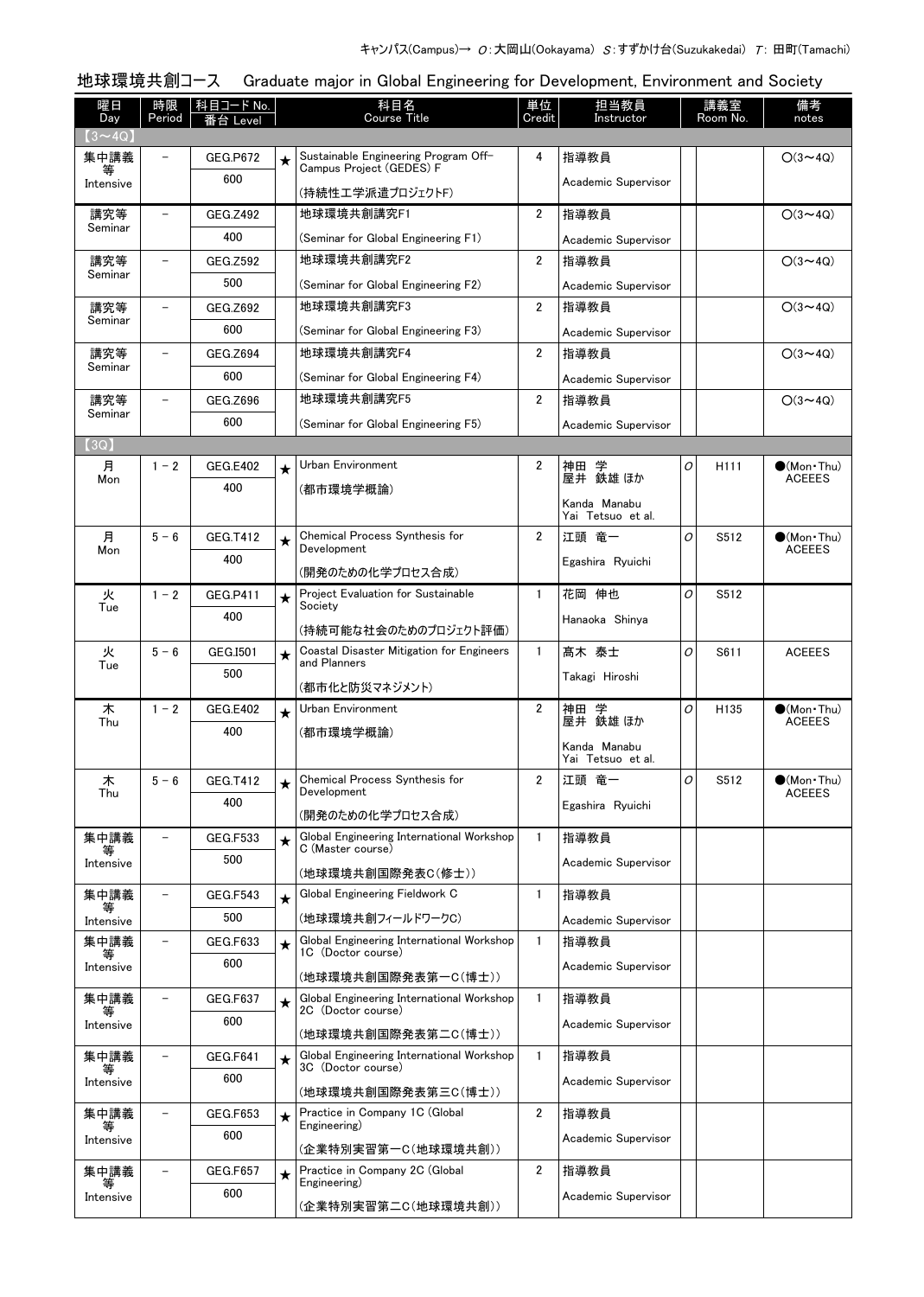| 科目コード No.<br>科目名<br>担当教員<br>曜日<br>時限<br>単位<br>講義室<br>備考<br>Course Title<br>Credit<br>Room No.<br>Period<br>Instructor<br>notes<br>Day<br>番台 Level<br>(3Q)<br>Practice in Company 3C (Global<br>集中講義<br>2<br>指導教員<br><b>GEG.F661</b><br>★<br>Engineering)<br>等<br>600<br>Academic Supervisor<br>Intensive<br>(企業特別実習第三C(地球環境共創))<br>Advanced Theory of Teaching Method 1C<br>集中講義<br>$\overline{2}$<br>GEG.L633<br>指導教員<br>$\qquad \qquad -$<br>$\star$<br>等<br>600<br>(教授法実践特論第一C)<br>Academic Supervisor<br>Intensive<br>Advanced Theory of Teaching Method 2C<br>$\overline{2}$<br>集中講義<br><b>GEG.L637</b><br>指導教員<br>$\qquad \qquad -$<br>$\star$<br>600<br>(教授法実践特論第二C)<br>Academic Supervisor<br>Intensive<br>Advanced Theory of Teaching Method 3C<br>$\overline{2}$<br>集中講義<br>指導教員<br>GEG.L641<br>$\star$<br>600<br>(教授法実践特論第三C)<br>Academic Supervisor<br>Intensive<br>Global Engineering Off-Campus Project<br>集中講義<br>GEG.P633<br>$\mathbf{1}$<br>指導教員<br>$\overline{\phantom{0}}$<br>$\bigstar$<br>1C<br>600<br>Academic Supervisor<br>Intensive<br>(博士派遣プロジェクト第一C(地球環境共<br>創))<br>Global Engineering Off-Campus Project<br>集中講義<br>指導教員<br>$\mathbf{1}$<br><b>GEG.P637</b><br>$\star$<br>2C<br>等<br>600<br>Academic Supervisor<br>Intensive<br>(博士派遣プロジェクト第二C(地球環境共<br>創))<br>Global Engineering Off-Campus Project<br>指導教員<br>集中講義<br>$\mathbf{1}$<br><b>GEG.P641</b><br>$\star$<br>3C<br>600<br>Academic Supervisor<br>Intensive<br>(博士派遣プロジェクト第三C(地球環境共<br>創))<br>Advanced Theory of Co-creation 1C<br>2<br>集中講義<br><b>GEG.P653</b><br>指導教員<br>★<br>等<br>600<br>(共創実践特論第一C)<br>Academic Supervisor<br>Intensive<br>Advanced Theory of Co-creation 2C<br>2<br>集中講義<br>指導教員<br><b>GEG.P657</b><br>$\overline{\phantom{m}}$<br>$\star$<br>等<br>600<br>(共創実践特論第二C)<br>Academic Supervisor<br>Intensive<br>Advanced Theory of Co-creation 3C<br>2<br>集中講義<br><b>GEG.P661</b><br>指導教員<br>★<br>等<br>600<br>(共創実践特論第三C)<br>Academic Supervisor<br>Intensive<br>インターン<br>Global Engineering Internship C<br>2<br><b>GEG.F553</b><br>指導教員<br>★<br>シップ<br>500<br>(地球環境共創インターンシップC)<br>Academic Supervisor<br>Internship<br>(4Q)<br>Sustainable Finance<br>未定<br><b>GEG.S502</b><br>2<br>月·木<br>X Schumacher Kim<br>S513<br>$\overline{\phantom{m}}$<br>$\star$<br><b>To be</b><br>$5 - 6$<br>500<br>(持続可能な金融)<br>announced<br>History and Current Issues of Economic<br>O<br>月<br>$7 - 8$<br>$\mathbf{1}$<br>佐藤 由利子<br><b>GEG.S501</b><br>W932<br><b>ACEEES</b><br>$\star$<br>※右川 忠晴<br>Development and Environmental<br>Mon<br>C<br>500<br>Protection<br>Sato Yuriko<br>(経済発展と環境対策の歴史と現在の課<br>X Ishikawa Tadaharu<br>題)<br>The economics and systems analysis of<br>$\cal S$<br>時松 宏治<br>火<br>$\mathbf{1}$<br>$1 - 2$<br><b>GEG.S402</b><br>G512<br><b>ACEEES</b><br>★<br>environment, resources and technology<br>Tue<br>$\rightarrow$ G511<br>400<br>Tokimatsu Koji<br>(資源環境技術のシステムと経済学概論)<br>Project Design & Management F<br>S<br>$\overline{2}$<br>時松 宏治<br>木内 豪ほか<br>$\Box$<br>$5 - 8$<br><b>GEG.P452</b><br>G511<br>火<br>$\star$<br>Tue<br>C<br>400<br>(プロジェクトデザイン&マネジメント F) | 地球環境共創コース |  | Graduate major in Global Engineering for Development, Environment and Society |  |  |  |
|-------------------------------------------------------------------------------------------------------------------------------------------------------------------------------------------------------------------------------------------------------------------------------------------------------------------------------------------------------------------------------------------------------------------------------------------------------------------------------------------------------------------------------------------------------------------------------------------------------------------------------------------------------------------------------------------------------------------------------------------------------------------------------------------------------------------------------------------------------------------------------------------------------------------------------------------------------------------------------------------------------------------------------------------------------------------------------------------------------------------------------------------------------------------------------------------------------------------------------------------------------------------------------------------------------------------------------------------------------------------------------------------------------------------------------------------------------------------------------------------------------------------------------------------------------------------------------------------------------------------------------------------------------------------------------------------------------------------------------------------------------------------------------------------------------------------------------------------------------------------------------------------------------------------------------------------------------------------------------------------------------------------------------------------------------------------------------------------------------------------------------------------------------------------------------------------------------------------------------------------------------------------------------------------------------------------------------------------------------------------------------------------------------------------------------------------------------------------------------------------------------------------------------------------------------------------------------------------------------------------------------------------------------------------------------------------------------------------------------------------------------------------------------------------------------------------------------------------------------------------------------------------------------------------------------------------------------------------------------------------------------------------------------------------------------------------------------------------|-----------|--|-------------------------------------------------------------------------------|--|--|--|
|                                                                                                                                                                                                                                                                                                                                                                                                                                                                                                                                                                                                                                                                                                                                                                                                                                                                                                                                                                                                                                                                                                                                                                                                                                                                                                                                                                                                                                                                                                                                                                                                                                                                                                                                                                                                                                                                                                                                                                                                                                                                                                                                                                                                                                                                                                                                                                                                                                                                                                                                                                                                                                                                                                                                                                                                                                                                                                                                                                                                                                                                                           |           |  |                                                                               |  |  |  |
|                                                                                                                                                                                                                                                                                                                                                                                                                                                                                                                                                                                                                                                                                                                                                                                                                                                                                                                                                                                                                                                                                                                                                                                                                                                                                                                                                                                                                                                                                                                                                                                                                                                                                                                                                                                                                                                                                                                                                                                                                                                                                                                                                                                                                                                                                                                                                                                                                                                                                                                                                                                                                                                                                                                                                                                                                                                                                                                                                                                                                                                                                           |           |  |                                                                               |  |  |  |
|                                                                                                                                                                                                                                                                                                                                                                                                                                                                                                                                                                                                                                                                                                                                                                                                                                                                                                                                                                                                                                                                                                                                                                                                                                                                                                                                                                                                                                                                                                                                                                                                                                                                                                                                                                                                                                                                                                                                                                                                                                                                                                                                                                                                                                                                                                                                                                                                                                                                                                                                                                                                                                                                                                                                                                                                                                                                                                                                                                                                                                                                                           |           |  |                                                                               |  |  |  |
|                                                                                                                                                                                                                                                                                                                                                                                                                                                                                                                                                                                                                                                                                                                                                                                                                                                                                                                                                                                                                                                                                                                                                                                                                                                                                                                                                                                                                                                                                                                                                                                                                                                                                                                                                                                                                                                                                                                                                                                                                                                                                                                                                                                                                                                                                                                                                                                                                                                                                                                                                                                                                                                                                                                                                                                                                                                                                                                                                                                                                                                                                           |           |  |                                                                               |  |  |  |
|                                                                                                                                                                                                                                                                                                                                                                                                                                                                                                                                                                                                                                                                                                                                                                                                                                                                                                                                                                                                                                                                                                                                                                                                                                                                                                                                                                                                                                                                                                                                                                                                                                                                                                                                                                                                                                                                                                                                                                                                                                                                                                                                                                                                                                                                                                                                                                                                                                                                                                                                                                                                                                                                                                                                                                                                                                                                                                                                                                                                                                                                                           |           |  |                                                                               |  |  |  |
|                                                                                                                                                                                                                                                                                                                                                                                                                                                                                                                                                                                                                                                                                                                                                                                                                                                                                                                                                                                                                                                                                                                                                                                                                                                                                                                                                                                                                                                                                                                                                                                                                                                                                                                                                                                                                                                                                                                                                                                                                                                                                                                                                                                                                                                                                                                                                                                                                                                                                                                                                                                                                                                                                                                                                                                                                                                                                                                                                                                                                                                                                           |           |  |                                                                               |  |  |  |
|                                                                                                                                                                                                                                                                                                                                                                                                                                                                                                                                                                                                                                                                                                                                                                                                                                                                                                                                                                                                                                                                                                                                                                                                                                                                                                                                                                                                                                                                                                                                                                                                                                                                                                                                                                                                                                                                                                                                                                                                                                                                                                                                                                                                                                                                                                                                                                                                                                                                                                                                                                                                                                                                                                                                                                                                                                                                                                                                                                                                                                                                                           |           |  |                                                                               |  |  |  |
|                                                                                                                                                                                                                                                                                                                                                                                                                                                                                                                                                                                                                                                                                                                                                                                                                                                                                                                                                                                                                                                                                                                                                                                                                                                                                                                                                                                                                                                                                                                                                                                                                                                                                                                                                                                                                                                                                                                                                                                                                                                                                                                                                                                                                                                                                                                                                                                                                                                                                                                                                                                                                                                                                                                                                                                                                                                                                                                                                                                                                                                                                           |           |  |                                                                               |  |  |  |
|                                                                                                                                                                                                                                                                                                                                                                                                                                                                                                                                                                                                                                                                                                                                                                                                                                                                                                                                                                                                                                                                                                                                                                                                                                                                                                                                                                                                                                                                                                                                                                                                                                                                                                                                                                                                                                                                                                                                                                                                                                                                                                                                                                                                                                                                                                                                                                                                                                                                                                                                                                                                                                                                                                                                                                                                                                                                                                                                                                                                                                                                                           |           |  |                                                                               |  |  |  |
|                                                                                                                                                                                                                                                                                                                                                                                                                                                                                                                                                                                                                                                                                                                                                                                                                                                                                                                                                                                                                                                                                                                                                                                                                                                                                                                                                                                                                                                                                                                                                                                                                                                                                                                                                                                                                                                                                                                                                                                                                                                                                                                                                                                                                                                                                                                                                                                                                                                                                                                                                                                                                                                                                                                                                                                                                                                                                                                                                                                                                                                                                           |           |  |                                                                               |  |  |  |
|                                                                                                                                                                                                                                                                                                                                                                                                                                                                                                                                                                                                                                                                                                                                                                                                                                                                                                                                                                                                                                                                                                                                                                                                                                                                                                                                                                                                                                                                                                                                                                                                                                                                                                                                                                                                                                                                                                                                                                                                                                                                                                                                                                                                                                                                                                                                                                                                                                                                                                                                                                                                                                                                                                                                                                                                                                                                                                                                                                                                                                                                                           |           |  |                                                                               |  |  |  |
|                                                                                                                                                                                                                                                                                                                                                                                                                                                                                                                                                                                                                                                                                                                                                                                                                                                                                                                                                                                                                                                                                                                                                                                                                                                                                                                                                                                                                                                                                                                                                                                                                                                                                                                                                                                                                                                                                                                                                                                                                                                                                                                                                                                                                                                                                                                                                                                                                                                                                                                                                                                                                                                                                                                                                                                                                                                                                                                                                                                                                                                                                           |           |  |                                                                               |  |  |  |
|                                                                                                                                                                                                                                                                                                                                                                                                                                                                                                                                                                                                                                                                                                                                                                                                                                                                                                                                                                                                                                                                                                                                                                                                                                                                                                                                                                                                                                                                                                                                                                                                                                                                                                                                                                                                                                                                                                                                                                                                                                                                                                                                                                                                                                                                                                                                                                                                                                                                                                                                                                                                                                                                                                                                                                                                                                                                                                                                                                                                                                                                                           |           |  |                                                                               |  |  |  |
|                                                                                                                                                                                                                                                                                                                                                                                                                                                                                                                                                                                                                                                                                                                                                                                                                                                                                                                                                                                                                                                                                                                                                                                                                                                                                                                                                                                                                                                                                                                                                                                                                                                                                                                                                                                                                                                                                                                                                                                                                                                                                                                                                                                                                                                                                                                                                                                                                                                                                                                                                                                                                                                                                                                                                                                                                                                                                                                                                                                                                                                                                           |           |  |                                                                               |  |  |  |
|                                                                                                                                                                                                                                                                                                                                                                                                                                                                                                                                                                                                                                                                                                                                                                                                                                                                                                                                                                                                                                                                                                                                                                                                                                                                                                                                                                                                                                                                                                                                                                                                                                                                                                                                                                                                                                                                                                                                                                                                                                                                                                                                                                                                                                                                                                                                                                                                                                                                                                                                                                                                                                                                                                                                                                                                                                                                                                                                                                                                                                                                                           |           |  |                                                                               |  |  |  |
|                                                                                                                                                                                                                                                                                                                                                                                                                                                                                                                                                                                                                                                                                                                                                                                                                                                                                                                                                                                                                                                                                                                                                                                                                                                                                                                                                                                                                                                                                                                                                                                                                                                                                                                                                                                                                                                                                                                                                                                                                                                                                                                                                                                                                                                                                                                                                                                                                                                                                                                                                                                                                                                                                                                                                                                                                                                                                                                                                                                                                                                                                           |           |  |                                                                               |  |  |  |
|                                                                                                                                                                                                                                                                                                                                                                                                                                                                                                                                                                                                                                                                                                                                                                                                                                                                                                                                                                                                                                                                                                                                                                                                                                                                                                                                                                                                                                                                                                                                                                                                                                                                                                                                                                                                                                                                                                                                                                                                                                                                                                                                                                                                                                                                                                                                                                                                                                                                                                                                                                                                                                                                                                                                                                                                                                                                                                                                                                                                                                                                                           |           |  |                                                                               |  |  |  |
|                                                                                                                                                                                                                                                                                                                                                                                                                                                                                                                                                                                                                                                                                                                                                                                                                                                                                                                                                                                                                                                                                                                                                                                                                                                                                                                                                                                                                                                                                                                                                                                                                                                                                                                                                                                                                                                                                                                                                                                                                                                                                                                                                                                                                                                                                                                                                                                                                                                                                                                                                                                                                                                                                                                                                                                                                                                                                                                                                                                                                                                                                           |           |  |                                                                               |  |  |  |
|                                                                                                                                                                                                                                                                                                                                                                                                                                                                                                                                                                                                                                                                                                                                                                                                                                                                                                                                                                                                                                                                                                                                                                                                                                                                                                                                                                                                                                                                                                                                                                                                                                                                                                                                                                                                                                                                                                                                                                                                                                                                                                                                                                                                                                                                                                                                                                                                                                                                                                                                                                                                                                                                                                                                                                                                                                                                                                                                                                                                                                                                                           |           |  |                                                                               |  |  |  |
| Mon · Thu                                                                                                                                                                                                                                                                                                                                                                                                                                                                                                                                                                                                                                                                                                                                                                                                                                                                                                                                                                                                                                                                                                                                                                                                                                                                                                                                                                                                                                                                                                                                                                                                                                                                                                                                                                                                                                                                                                                                                                                                                                                                                                                                                                                                                                                                                                                                                                                                                                                                                                                                                                                                                                                                                                                                                                                                                                                                                                                                                                                                                                                                                 |           |  |                                                                               |  |  |  |
|                                                                                                                                                                                                                                                                                                                                                                                                                                                                                                                                                                                                                                                                                                                                                                                                                                                                                                                                                                                                                                                                                                                                                                                                                                                                                                                                                                                                                                                                                                                                                                                                                                                                                                                                                                                                                                                                                                                                                                                                                                                                                                                                                                                                                                                                                                                                                                                                                                                                                                                                                                                                                                                                                                                                                                                                                                                                                                                                                                                                                                                                                           |           |  |                                                                               |  |  |  |
|                                                                                                                                                                                                                                                                                                                                                                                                                                                                                                                                                                                                                                                                                                                                                                                                                                                                                                                                                                                                                                                                                                                                                                                                                                                                                                                                                                                                                                                                                                                                                                                                                                                                                                                                                                                                                                                                                                                                                                                                                                                                                                                                                                                                                                                                                                                                                                                                                                                                                                                                                                                                                                                                                                                                                                                                                                                                                                                                                                                                                                                                                           |           |  |                                                                               |  |  |  |
|                                                                                                                                                                                                                                                                                                                                                                                                                                                                                                                                                                                                                                                                                                                                                                                                                                                                                                                                                                                                                                                                                                                                                                                                                                                                                                                                                                                                                                                                                                                                                                                                                                                                                                                                                                                                                                                                                                                                                                                                                                                                                                                                                                                                                                                                                                                                                                                                                                                                                                                                                                                                                                                                                                                                                                                                                                                                                                                                                                                                                                                                                           |           |  |                                                                               |  |  |  |
|                                                                                                                                                                                                                                                                                                                                                                                                                                                                                                                                                                                                                                                                                                                                                                                                                                                                                                                                                                                                                                                                                                                                                                                                                                                                                                                                                                                                                                                                                                                                                                                                                                                                                                                                                                                                                                                                                                                                                                                                                                                                                                                                                                                                                                                                                                                                                                                                                                                                                                                                                                                                                                                                                                                                                                                                                                                                                                                                                                                                                                                                                           |           |  |                                                                               |  |  |  |
|                                                                                                                                                                                                                                                                                                                                                                                                                                                                                                                                                                                                                                                                                                                                                                                                                                                                                                                                                                                                                                                                                                                                                                                                                                                                                                                                                                                                                                                                                                                                                                                                                                                                                                                                                                                                                                                                                                                                                                                                                                                                                                                                                                                                                                                                                                                                                                                                                                                                                                                                                                                                                                                                                                                                                                                                                                                                                                                                                                                                                                                                                           |           |  |                                                                               |  |  |  |
|                                                                                                                                                                                                                                                                                                                                                                                                                                                                                                                                                                                                                                                                                                                                                                                                                                                                                                                                                                                                                                                                                                                                                                                                                                                                                                                                                                                                                                                                                                                                                                                                                                                                                                                                                                                                                                                                                                                                                                                                                                                                                                                                                                                                                                                                                                                                                                                                                                                                                                                                                                                                                                                                                                                                                                                                                                                                                                                                                                                                                                                                                           |           |  |                                                                               |  |  |  |
|                                                                                                                                                                                                                                                                                                                                                                                                                                                                                                                                                                                                                                                                                                                                                                                                                                                                                                                                                                                                                                                                                                                                                                                                                                                                                                                                                                                                                                                                                                                                                                                                                                                                                                                                                                                                                                                                                                                                                                                                                                                                                                                                                                                                                                                                                                                                                                                                                                                                                                                                                                                                                                                                                                                                                                                                                                                                                                                                                                                                                                                                                           |           |  |                                                                               |  |  |  |
|                                                                                                                                                                                                                                                                                                                                                                                                                                                                                                                                                                                                                                                                                                                                                                                                                                                                                                                                                                                                                                                                                                                                                                                                                                                                                                                                                                                                                                                                                                                                                                                                                                                                                                                                                                                                                                                                                                                                                                                                                                                                                                                                                                                                                                                                                                                                                                                                                                                                                                                                                                                                                                                                                                                                                                                                                                                                                                                                                                                                                                                                                           |           |  |                                                                               |  |  |  |
|                                                                                                                                                                                                                                                                                                                                                                                                                                                                                                                                                                                                                                                                                                                                                                                                                                                                                                                                                                                                                                                                                                                                                                                                                                                                                                                                                                                                                                                                                                                                                                                                                                                                                                                                                                                                                                                                                                                                                                                                                                                                                                                                                                                                                                                                                                                                                                                                                                                                                                                                                                                                                                                                                                                                                                                                                                                                                                                                                                                                                                                                                           |           |  |                                                                               |  |  |  |
|                                                                                                                                                                                                                                                                                                                                                                                                                                                                                                                                                                                                                                                                                                                                                                                                                                                                                                                                                                                                                                                                                                                                                                                                                                                                                                                                                                                                                                                                                                                                                                                                                                                                                                                                                                                                                                                                                                                                                                                                                                                                                                                                                                                                                                                                                                                                                                                                                                                                                                                                                                                                                                                                                                                                                                                                                                                                                                                                                                                                                                                                                           |           |  |                                                                               |  |  |  |
|                                                                                                                                                                                                                                                                                                                                                                                                                                                                                                                                                                                                                                                                                                                                                                                                                                                                                                                                                                                                                                                                                                                                                                                                                                                                                                                                                                                                                                                                                                                                                                                                                                                                                                                                                                                                                                                                                                                                                                                                                                                                                                                                                                                                                                                                                                                                                                                                                                                                                                                                                                                                                                                                                                                                                                                                                                                                                                                                                                                                                                                                                           |           |  |                                                                               |  |  |  |
|                                                                                                                                                                                                                                                                                                                                                                                                                                                                                                                                                                                                                                                                                                                                                                                                                                                                                                                                                                                                                                                                                                                                                                                                                                                                                                                                                                                                                                                                                                                                                                                                                                                                                                                                                                                                                                                                                                                                                                                                                                                                                                                                                                                                                                                                                                                                                                                                                                                                                                                                                                                                                                                                                                                                                                                                                                                                                                                                                                                                                                                                                           |           |  |                                                                               |  |  |  |
|                                                                                                                                                                                                                                                                                                                                                                                                                                                                                                                                                                                                                                                                                                                                                                                                                                                                                                                                                                                                                                                                                                                                                                                                                                                                                                                                                                                                                                                                                                                                                                                                                                                                                                                                                                                                                                                                                                                                                                                                                                                                                                                                                                                                                                                                                                                                                                                                                                                                                                                                                                                                                                                                                                                                                                                                                                                                                                                                                                                                                                                                                           |           |  |                                                                               |  |  |  |
|                                                                                                                                                                                                                                                                                                                                                                                                                                                                                                                                                                                                                                                                                                                                                                                                                                                                                                                                                                                                                                                                                                                                                                                                                                                                                                                                                                                                                                                                                                                                                                                                                                                                                                                                                                                                                                                                                                                                                                                                                                                                                                                                                                                                                                                                                                                                                                                                                                                                                                                                                                                                                                                                                                                                                                                                                                                                                                                                                                                                                                                                                           |           |  |                                                                               |  |  |  |
|                                                                                                                                                                                                                                                                                                                                                                                                                                                                                                                                                                                                                                                                                                                                                                                                                                                                                                                                                                                                                                                                                                                                                                                                                                                                                                                                                                                                                                                                                                                                                                                                                                                                                                                                                                                                                                                                                                                                                                                                                                                                                                                                                                                                                                                                                                                                                                                                                                                                                                                                                                                                                                                                                                                                                                                                                                                                                                                                                                                                                                                                                           |           |  |                                                                               |  |  |  |
| Tokimatsu Koji<br>Kinouchi Tsuyoshi et<br>al.                                                                                                                                                                                                                                                                                                                                                                                                                                                                                                                                                                                                                                                                                                                                                                                                                                                                                                                                                                                                                                                                                                                                                                                                                                                                                                                                                                                                                                                                                                                                                                                                                                                                                                                                                                                                                                                                                                                                                                                                                                                                                                                                                                                                                                                                                                                                                                                                                                                                                                                                                                                                                                                                                                                                                                                                                                                                                                                                                                                                                                             |           |  |                                                                               |  |  |  |
| <b>Environmental Hydraulics</b><br>中村 恭志<br>S<br>$\mathbf{1}$<br>水<br>$1 - 2$<br><b>GEG.E502</b><br>G512<br><b>ACEEES</b><br>$\star$                                                                                                                                                                                                                                                                                                                                                                                                                                                                                                                                                                                                                                                                                                                                                                                                                                                                                                                                                                                                                                                                                                                                                                                                                                                                                                                                                                                                                                                                                                                                                                                                                                                                                                                                                                                                                                                                                                                                                                                                                                                                                                                                                                                                                                                                                                                                                                                                                                                                                                                                                                                                                                                                                                                                                                                                                                                                                                                                                      |           |  |                                                                               |  |  |  |
| Wed<br>500<br>(水環境解析論)<br>Nakamura Takashi                                                                                                                                                                                                                                                                                                                                                                                                                                                                                                                                                                                                                                                                                                                                                                                                                                                                                                                                                                                                                                                                                                                                                                                                                                                                                                                                                                                                                                                                                                                                                                                                                                                                                                                                                                                                                                                                                                                                                                                                                                                                                                                                                                                                                                                                                                                                                                                                                                                                                                                                                                                                                                                                                                                                                                                                                                                                                                                                                                                                                                                |           |  |                                                                               |  |  |  |
| Perspective and Understanding of<br>$1 - 2$<br>髙橋 邦夫<br>0<br>木<br><b>GEG.T502</b><br>$\mathbf{1}$<br>I4-B04/05<br><b>ACEEES</b><br>$\star$                                                                                                                                                                                                                                                                                                                                                                                                                                                                                                                                                                                                                                                                                                                                                                                                                                                                                                                                                                                                                                                                                                                                                                                                                                                                                                                                                                                                                                                                                                                                                                                                                                                                                                                                                                                                                                                                                                                                                                                                                                                                                                                                                                                                                                                                                                                                                                                                                                                                                                                                                                                                                                                                                                                                                                                                                                                                                                                                                |           |  |                                                                               |  |  |  |
| Various Kinds of Material and<br>Thu<br>500<br>Standardization<br>Takahashi Kunio                                                                                                                                                                                                                                                                                                                                                                                                                                                                                                                                                                                                                                                                                                                                                                                                                                                                                                                                                                                                                                                                                                                                                                                                                                                                                                                                                                                                                                                                                                                                                                                                                                                                                                                                                                                                                                                                                                                                                                                                                                                                                                                                                                                                                                                                                                                                                                                                                                                                                                                                                                                                                                                                                                                                                                                                                                                                                                                                                                                                         |           |  |                                                                               |  |  |  |
| (多種材料と標準化の俯瞰と理解)                                                                                                                                                                                                                                                                                                                                                                                                                                                                                                                                                                                                                                                                                                                                                                                                                                                                                                                                                                                                                                                                                                                                                                                                                                                                                                                                                                                                                                                                                                                                                                                                                                                                                                                                                                                                                                                                                                                                                                                                                                                                                                                                                                                                                                                                                                                                                                                                                                                                                                                                                                                                                                                                                                                                                                                                                                                                                                                                                                                                                                                                          |           |  |                                                                               |  |  |  |
| Introduction to Information and<br>山下 幸彦<br>O<br>S611<br><b>ACEEES</b><br>金<br>$3 - 4$<br><b>GEG.T501</b><br>1<br>★                                                                                                                                                                                                                                                                                                                                                                                                                                                                                                                                                                                                                                                                                                                                                                                                                                                                                                                                                                                                                                                                                                                                                                                                                                                                                                                                                                                                                                                                                                                                                                                                                                                                                                                                                                                                                                                                                                                                                                                                                                                                                                                                                                                                                                                                                                                                                                                                                                                                                                                                                                                                                                                                                                                                                                                                                                                                                                                                                                       |           |  |                                                                               |  |  |  |
| 髙田 潤一 ほか<br>Communication Technologies for<br>Fri<br>500<br>Development                                                                                                                                                                                                                                                                                                                                                                                                                                                                                                                                                                                                                                                                                                                                                                                                                                                                                                                                                                                                                                                                                                                                                                                                                                                                                                                                                                                                                                                                                                                                                                                                                                                                                                                                                                                                                                                                                                                                                                                                                                                                                                                                                                                                                                                                                                                                                                                                                                                                                                                                                                                                                                                                                                                                                                                                                                                                                                                                                                                                                   |           |  |                                                                               |  |  |  |
| Yamashita Yukihiko<br>(開発のための情報および通信技術)<br>Takada Jun-Ichi et<br>al.                                                                                                                                                                                                                                                                                                                                                                                                                                                                                                                                                                                                                                                                                                                                                                                                                                                                                                                                                                                                                                                                                                                                                                                                                                                                                                                                                                                                                                                                                                                                                                                                                                                                                                                                                                                                                                                                                                                                                                                                                                                                                                                                                                                                                                                                                                                                                                                                                                                                                                                                                                                                                                                                                                                                                                                                                                                                                                                                                                                                                      |           |  |                                                                               |  |  |  |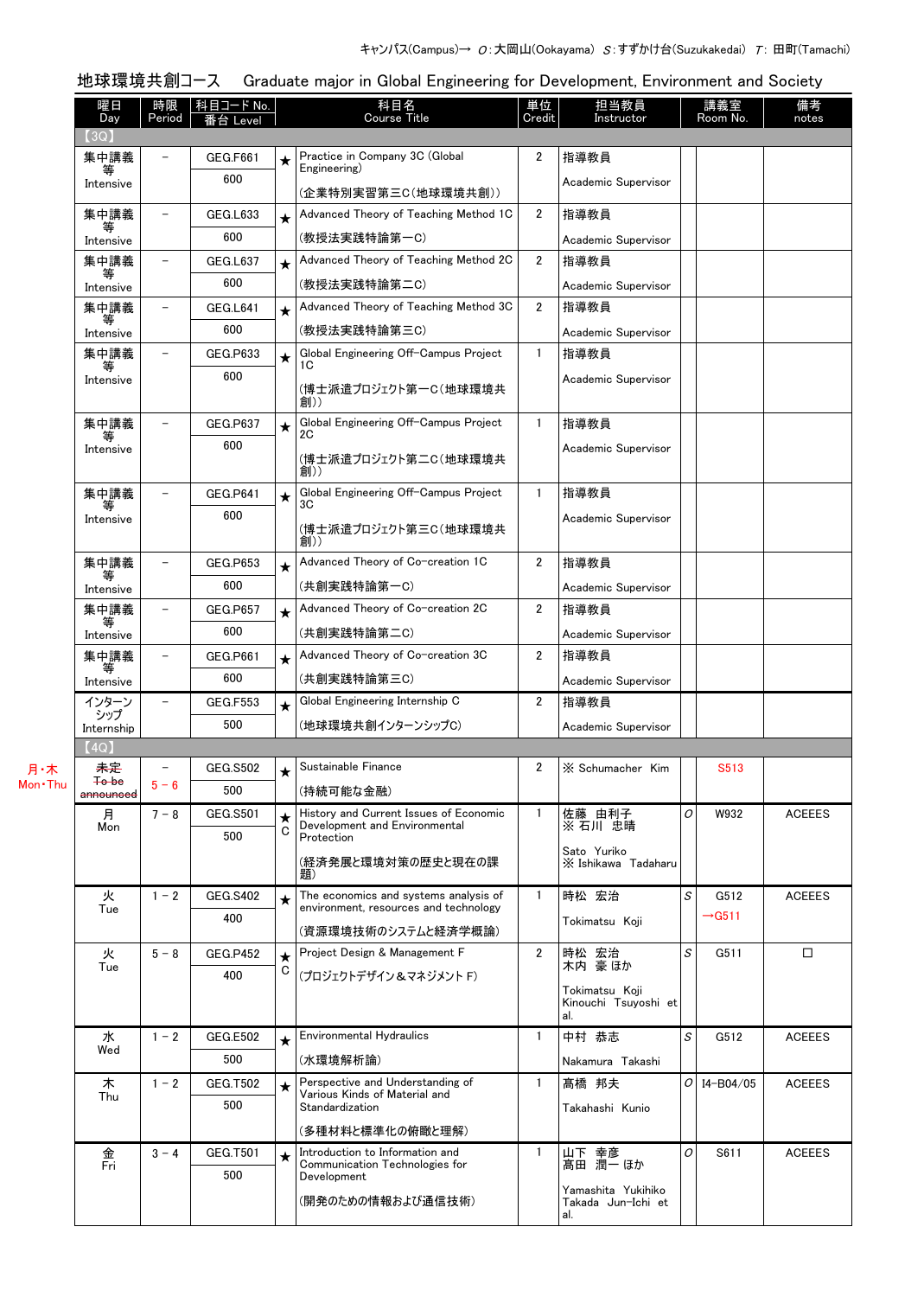# 地球環境共創コース Graduate major in Global Engineering for Development, Environment and Society

| 曜日             | 時限                       | 科目コード No.       |         | 科目名                                                             | 単位             | 担当教員                | 講義室      | 備考    |
|----------------|--------------------------|-----------------|---------|-----------------------------------------------------------------|----------------|---------------------|----------|-------|
| Day            | Period                   | 番台 Level        |         | <b>Course Title</b>                                             | Credit         | Instructor          | Room No. | notes |
| (4Q)           |                          |                 |         |                                                                 |                |                     |          |       |
| 集中講義<br>等      |                          | <b>GEG.F534</b> | ★       | Global Engineering International Workshop<br>D (Master course)  | 1              | 指導教員                |          |       |
| Intensive      |                          | 500             |         | (地球環境共創国際発表D(修士))                                               |                | Academic Supervisor |          |       |
| 集中講義           |                          | GEG.F544        | ★       | Global Engineering Fieldwork D                                  | $\mathbf{1}$   | 指導教員                |          |       |
| 等<br>Intensive |                          | 500             |         | (地球環境共創フィールドワークD)                                               |                | Academic Supervisor |          |       |
| 集中講義           |                          | GEG.F634        | $\star$ | Global Engineering International Workshop                       | $\mathbf{1}$   | 指導教員                |          |       |
| Intensive      |                          | 600             |         | 1D (Doctor course)                                              |                | Academic Supervisor |          |       |
|                |                          |                 |         | (地球環境共創国際発表第一D(博士))                                             |                |                     |          |       |
| 集中講義           |                          | GEG.F638        | ★       | Global Engineering International Workshop<br>2D (Doctor course) | $\mathbf{1}$   | 指導教員                |          |       |
| Intensive      |                          | 600             |         | (地球環境共創国際発表第二D(博士))                                             |                | Academic Supervisor |          |       |
| 集中講義           |                          | GEG.F642        | ★       | Global Engineering International Workshop<br>3D (Doctor course) | $\mathbf{1}$   | 指導教員                |          |       |
| Intensive      |                          | 600             |         |                                                                 |                | Academic Supervisor |          |       |
| 集中講義           |                          | <b>GEG.F654</b> |         | (地球環境共創国際発表第三D(博士))<br>Practice in Company 1D (Global           | $\overline{2}$ | 指導教員                |          |       |
|                |                          | 600             | ★       | Engineering)                                                    |                |                     |          |       |
| Intensive      |                          |                 |         | (企業特別実習第一D(地球環境共創))                                             |                | Academic Supervisor |          |       |
| 集中講義<br>等      |                          | <b>GEG.F658</b> | ★       | Practice in Company 2D (Global<br>Engineering)                  | 2              | 指導教員                |          |       |
| Intensive      |                          | 600             |         | (企業特別実習第二D(地球環境共創))                                             |                | Academic Supervisor |          |       |
| 集中講義           |                          | <b>GEG.F662</b> |         | Practice in Company 3D (Global                                  | 2              | 指導教員                |          |       |
|                |                          | 600             | ★       | Engineering)                                                    |                | Academic Supervisor |          |       |
| Intensive      |                          |                 |         | (企業特別実習第三D(地球環境共創))                                             |                |                     |          |       |
| 集中講義           |                          | GEG.L634        | $\star$ | Advanced Theory of Teaching Method 1D                           | 2              | 指導教員                |          |       |
| Intensive      |                          | 600             |         | (教授法実践特論第一D)                                                    |                | Academic Supervisor |          |       |
| 集中講義<br>等      |                          | <b>GEG.L638</b> | $\star$ | Advanced Theory of Teaching Method 2D                           | 2              | 指導教員                |          |       |
| Intensive      |                          | 600             |         | (教授法実践特論第二D)                                                    |                | Academic Supervisor |          |       |
| 集中講義           |                          | GEG.L642        | ★       | Advanced Theory of Teaching Method 3D                           | 2              | 指導教員                |          |       |
| Intensive      |                          | 600             |         | (教授法実践特論第三D)                                                    |                | Academic Supervisor |          |       |
| 集中講義           |                          | <b>GEG.P634</b> | $\star$ | Global Engineering Off-Campus Project<br>1D                     | $\mathbf{1}$   | 指導教員                |          |       |
| Intensive      |                          | 600             |         | (博士派遣プロジェクト第一D(地球環境共                                            |                | Academic Supervisor |          |       |
|                |                          |                 |         | 創))                                                             |                |                     |          |       |
| 集中講義<br>等      | $\overline{\phantom{0}}$ | <b>GEG.P638</b> | ★       | Global Engineering Off-Campus Project<br>2D                     | $\mathbf{1}$   | 指導教員                |          |       |
| Intensive      |                          | 600             |         | (博士派遣プロジェクト第二D(地球環境共                                            |                | Academic Supervisor |          |       |
|                |                          |                 |         | 創))                                                             |                |                     |          |       |
| 集中講義           |                          | <b>GEG.P642</b> | $\star$ | Global Engineering Off-Campus Project<br>3D                     | 1              | 指導教員                |          |       |
| Intensive      |                          | 600             |         | (博士派遣プロジェクト第三D(地球環境共                                            |                | Academic Supervisor |          |       |
|                |                          |                 |         | 創))                                                             |                |                     |          |       |
| 集中講義<br>等      | $\equiv$                 | <b>GEG.P654</b> | $\star$ | Advanced Theory of Co-creation 1D                               | 2              | 指導教員                |          |       |
| Intensive      |                          | 600             |         | (共創実践特論第一D)                                                     |                | Academic Supervisor |          |       |
| 集中講義           |                          | GEG.P658        | ★       | Advanced Theory of Co-creation 2D                               | 2              | 指導教員                |          |       |
| Intensive      |                          | 600             |         | (共創実践特論第二D)                                                     |                | Academic Supervisor |          |       |
| 集中講義<br>等      | $\overline{\phantom{0}}$ | GEG.P662        | $\star$ | Advanced Theory of Co-creation 3D                               | 2              | 指導教員                |          |       |
| Intensive      |                          | 600             |         | (共創実践特論第三D)                                                     |                | Academic Supervisor |          |       |
| インターン<br>シップ   |                          | <b>GEG.F554</b> | $\star$ | Global Engineering Internship D                                 | 2              | 指導教員                |          |       |
| Internship     |                          | 500             |         | (地球環境共創インターンシップD)                                               |                | Academic Supervisor |          |       |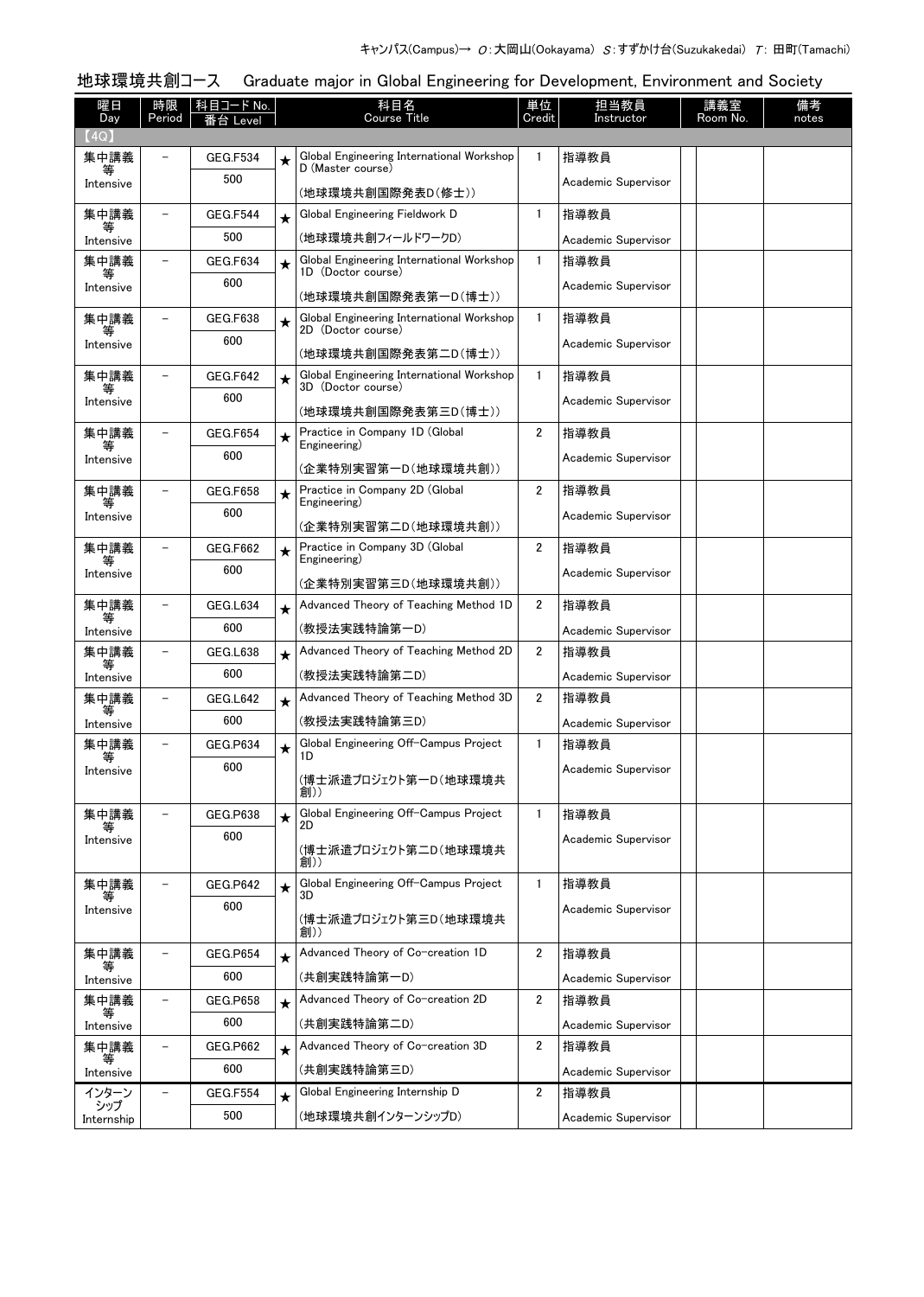|  | 社会・人間科学コース  Graduate major in Social and Human Sciences |  |
|--|---------------------------------------------------------|--|
|--|---------------------------------------------------------|--|

| 曜日<br>Day     | 時限<br>Period | │科目コード No. │<br>番台 Level |                | 科目名<br><b>Course Title</b>                                               | 単位<br>Credit          | 担当教員<br>Instructor                                    |   | 講義室<br>Room No.                              | 備考<br>notes    |
|---------------|--------------|--------------------------|----------------|--------------------------------------------------------------------------|-----------------------|-------------------------------------------------------|---|----------------------------------------------|----------------|
| $(3 \sim 4Q)$ |              |                          |                |                                                                          |                       |                                                       |   |                                              |                |
| 月             | $5 - 6$      | <b>SHS.D442</b>          |                | 教育·福祉·健康分野特論F1                                                           | $\mathbf{1}$          | 佐久間 邦弘                                                | 0 | $W9 - 202$                                   | $O(3 \sim 4Q)$ |
| Mon           |              | 400                      |                | (Graduate Lecture in Education, Welfare<br>and Health F1)                |                       | Sakuma Kunihiro                                       |   |                                              |                |
| 月<br>Mon      | $7 - 8$      | <b>SHS.L452</b>          | $\overline{C}$ | 社会·人間科学プロジェクトF1                                                          | $\mathbf{1}$          | 小泉 勇人<br>多久和 理実 ほか                                    | 0 | W9-607<br>$W9 - 706$                         | $O(3 \sim 4Q)$ |
|               |              | 400                      |                | (Translational Project in Social and<br>Human Sciences F1)               |                       | Koizumi Yuto<br>Takuwa Yoshimi et<br>al.              |   | W9-707<br>$W9 - 714$<br>$W9 - 910$           |                |
| 月             | $7 - 8$      | <b>SHS.L552</b>          | C.             | 社会・人間科学プロジェクトF2                                                          | $\mathbf{1}$          | 小泉 勇人                                                 | 0 | W9-607                                       | $O(3 \sim 4Q)$ |
| Mon           |              | 500                      |                | (Translational Project in Social and<br>Human Sciences F2)               |                       | 多久和 理実 ほか<br>Koizumi Yuto<br>Takuwa Yoshimi et<br>al. |   | $W9 - 706$<br>W9-707<br>$W9 - 714$<br>W9-910 |                |
| 月             | $7 - 8$      | <b>SHS.L673</b>          |                | 社会・人間科学演習プロジェクト支援実践                                                      | $\mathbf{1}$          | 室田 真男                                                 | 0 | W9-707                                       | $O(3 \sim 4Q)$ |
| Mon           |              | 600                      |                | F3                                                                       |                       | 西田 亮介 ほか                                              |   |                                              |                |
|               |              |                          |                | (Course Assistance in Social and Human<br>Sciences F3)                   |                       | Murota Masao<br>Nishida Ryosuke et<br>al.             |   |                                              |                |
| 月<br>Mon      | $7 - 8$      | <b>SHS.L674</b>          |                | 社会・人間科学演習プロジェクト支援実践<br>F4                                                | $\mathbf{1}$          | 室田 真男<br>西田 亮介 ほか                                     | 0 | W9-707                                       | $O(3 \sim 4Q)$ |
|               |              | 600                      |                | (Course Assistance in Social and Human<br>Sciences F4)                   |                       | Murota Masao<br>Nishida Ryosuke et<br>al.             |   |                                              |                |
| 月             | $7 - 8$      | <b>SHS.L676</b>          |                | 社会・人間科学演習プロジェクト支援実践<br>F5.                                               | $\mathbf{1}$          | 室田 真男<br>西田 亮介 ほか                                     | 0 | W9-707                                       | $O(3 \sim 4Q)$ |
| Mon           |              | 600                      |                | (Course Assistance in Social and Human                                   |                       |                                                       |   |                                              |                |
|               |              |                          |                | Sciences F5)                                                             |                       | Murota Masao<br>Nishida Ryosuke et<br>al.             |   |                                              |                |
| 火<br>Tue      | $3 - 4$      | <b>SHS.S462</b>          |                | 科学技術社会分野方法論F1                                                            | $\overline{2}$        | 調 麻佐志<br>札野 順ほか                                       | 0 | $W9 - 407$                                   | $O(3 \sim 4Q)$ |
|               |              | 400                      |                | (Graduate Methodologies in Science,<br>Technology and Society F1)        |                       | Shirabe Masashi<br>Fudano Jun et al.                  |   |                                              |                |
| 火             | $5 - 6$      | <b>SHS.D462</b>          |                | 教育·福祉·健康分野方法論F1                                                          | $\mathbf{2}^{\prime}$ | 永岑 光恵                                                 | 0 | $W9 - 202$                                   | $O(3 \sim 4Q)$ |
| Tue           |              | 400                      |                | (Graduate Methodologies in Education,<br>Welfare and Health F1)          |                       | Nagamine Mitsue                                       |   |                                              |                |
| 火<br>Tue      | $5 - 6$      | <b>SHS.M462</b>          |                | 認知·数理·情報分野方法論F1                                                          | $\overline{2}$        | 佐藤 礼子<br>栗山 直子                                        | 0 | W9-707                                       | $O(3 \sim 4Q)$ |
|               |              | 400                      |                | (Graduate Methodologies in Cognition,<br>Mathematics and Information F1) |                       | Sato Reiko<br>Kuriyama Naoko                          |   |                                              |                |
| 木             | $5 - 6$      | <b>SHS.U462</b>          |                | 文化·芸術分野方法論F1                                                             | $\overline{2}$        | 弓山 達也                                                 | 0 | $W9 - 918$                                   | $O(3 \sim 4Q)$ |
| Thu           |              | 400                      |                | (Graduate Methodologies in Culture and<br>Arts F1)                       |                       | Yumivama Tatsuva                                      |   |                                              |                |
| 金<br>Fri      | $3 - 4$      | <b>SHS.P462</b>          |                | 政治·法律·行政分野方法論F1                                                          | $\overline{2}$        | 中島 岳志<br>江川 緑                                         | 0 | W9-910                                       | $O(3 \sim 4Q)$ |
|               |              | 400                      |                | (Graduate Methodologies in Politics, Law<br>and Administration F1)       |                       | Nakajima Takeshi<br>Egawa Midori                      |   |                                              |                |
| 金             | $7 - 8$      | <b>SHS.L433</b>          | Ć              | 社会·人間科学多文化関係構築演習F1                                                       | $\mathbf{1}$          | 柳瀬 博一                                                 | 0 | W9-607                                       | $O(3 \sim 4Q)$ |
| Fri           |              | 400                      |                | (Transnational Workshop in Social and                                    |                       | 中島 岳志 ほか                                              |   | W9-706<br>W9-707                             |                |
|               |              |                          |                | Human Sciences F1)                                                       |                       | Yanase Hiroichi<br>Nakajima Takeshi et<br>al.         |   | $W9 - 714$<br>W9-910                         |                |
| 金<br>Fri      | $7 - 8$      | <b>SHS.L532</b>          | $\overline{C}$ | 社会·人間科学多文化関係構築演習F2                                                       | $\mathbf{1}$          | 柳瀬 博一<br>中島 岳志 ほか                                     | 0 | W9-607<br>W9-706                             | $O(3 \sim 4Q)$ |
|               |              | 500                      |                | (Transnational Workshop in Social and<br>Human Sciences F2)              |                       | Yanase Hiroichi<br>Nakajima Takeshi et<br>al.         |   | W9-707<br>$W9 - 714$<br>W9-910               |                |
| 集中講義          |              | <b>SHS.D682</b>          |                | 教育・福祉・健康分野プロジェクトF3                                                       | 1                     | 室田 真男<br>鈴木 悠太 ほか                                     |   |                                              | $O(3 \sim 4Q)$ |
| Intensive     |              | 600                      |                | (Graduate Project in Education, Welfare<br>and Health F3)                |                       | Murota Masao<br>Suzuki Yuta et al.                    |   |                                              |                |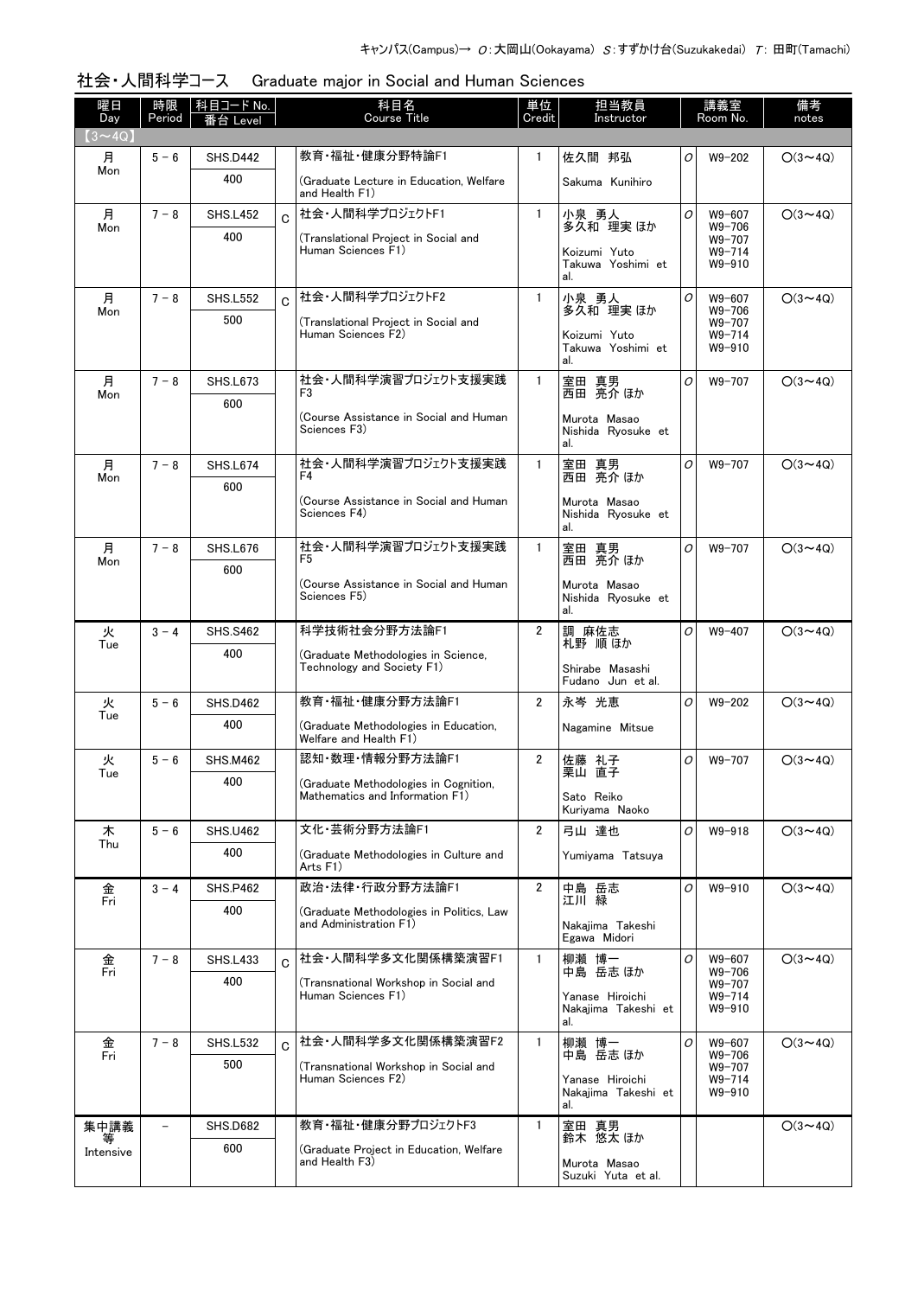| 曜日<br>Day          | 時限<br>Period             | 科目コード No.       |             | 科目名<br><b>Course Title</b>                                         | 単位<br>Credit   | 担当教員<br>Instructor                          |   | 講義室<br>Room No. | 備考<br>notes    |
|--------------------|--------------------------|-----------------|-------------|--------------------------------------------------------------------|----------------|---------------------------------------------|---|-----------------|----------------|
| $(3 \sim 4Q)$      |                          | 台 Level         |             |                                                                    |                |                                             |   |                 |                |
| 集中講義               |                          | <b>SHS.L633</b> | $\mathbf C$ | 社会·人間科学多文化関係構築演習F3                                                 | $\mathbf{1}$   | 室田 真男<br>伊藤 亜紗 ほか                           |   |                 | $O(3 \sim 4Q)$ |
| Intensive          |                          | 600             |             | (Transnational Workshop in Social and<br>Human Sciences F3)        |                | Murota Masao<br>Ito Asa et al.              |   |                 |                |
| 集中講義               | $\overline{\phantom{m}}$ | SHS.L634        | $\Omega$    | 社会·人間科学多文化関係構築演習F4                                                 | $\mathbf{1}$   | 室田 真男                                       |   |                 | $O(3 \sim 4Q)$ |
| 等<br>Intensive     |                          | 600             |             | (Transnational Workshop in Social and<br>Human Sciences F4)        |                | 伊藤 亜紗 ほか<br>Murota Masao<br>Ito Asa et al.  |   |                 |                |
| 集中講義               |                          | <b>SHS.L636</b> | $\mathbf C$ | 社会·人間科学多文化関係構築演習F5                                                 | $\mathbf{1}$   | 室田 真男                                       |   |                 | $O(3 \sim 4Q)$ |
| Intensive          |                          | 600             |             | (Transnational Workshop in Social and<br>Human Sciences F5)        |                | 伊藤 亜紗 ほか<br>Murota Masao<br>Ito Asa et al.  |   |                 |                |
| 集中講義               |                          | <b>SHS.L652</b> | $\Omega$    | 社会·人間科学プロジェクトF3                                                    | $\mathbf{1}$   | 室田 真男                                       |   |                 | $O(3 \sim 4Q)$ |
| Intensive          |                          | 600             |             | (Translational Project in Social and<br>Human Sciences F3)         |                | 伊藤 亜紗 ほか<br>Murota Masao<br>Ito Asa et al.  |   |                 |                |
| 集中講義<br>等          | $\overline{\phantom{m}}$ | <b>SHS.L654</b> | $\Omega$    | 社会·人間科学プロジェクトF4                                                    | $\mathbf{1}$   | 室田 真男<br>伊藤 亜紗 ほか                           |   |                 | $O(3 \sim 4Q)$ |
| Intensive          |                          | 600             |             | (Translational Proiect in Social and<br>Human Sciences F4)         |                | Murota Masao<br>Ito Asa et al.              |   |                 |                |
| 集中講義               |                          | <b>SHS.L656</b> | $\mathbf C$ | 社会・人間科学プロジェクトF5                                                    | $\mathbf{1}$   | 室田 真男<br>伊藤 亜紗 ほか                           |   |                 | $O(3 \sim 4Q)$ |
| Intensive          |                          | 600             |             | (Translational Project in Social and<br>Human Sciences F5)         |                | Murota Masao<br>Ito Asa et al.              |   |                 |                |
| 集中講義               |                          | <b>SHS.M682</b> |             | 認知・数理・情報分野プロジェクトF3                                                 | $\mathbf{1}$   | 猪原 健弘                                       |   |                 | $O(3 \sim 4Q)$ |
| Intensive          |                          | 600             |             | (Graduate Project in Cognition,<br>Mathematics and Information F3) |                | Inohara Takehiro                            |   |                 |                |
| 集中講義               |                          | <b>SHS.P682</b> |             | 政治・法律・行政分野プロジェクトF3                                                 | $\mathbf{1}$   | 西田 亮介                                       |   |                 | $O(3 \sim 4Q)$ |
| Intensive          |                          | 600             |             | (Graduate Project in Politics, Law and<br>Administration F3)       |                | Nishida Ryosuke                             |   |                 |                |
| 集中講義               |                          | <b>SHS.S682</b> |             | 科学技術社会分野プロジェクトF3                                                   | 1              | 中島 秀人                                       |   |                 | $O(3 \sim 4Q)$ |
| Intensive          |                          | 600             |             | (Graduate Project in Science, Technology)<br>and Society F3)       |                | 調 麻佐志<br>Nakajima Hideto<br>Shirabe Masashi |   |                 |                |
| 集中講義               |                          | <b>SHS.U682</b> |             | 文化・芸術分野プロジェクトF3                                                    | $\mathbf{1}$   | 伊藤 亜紗<br>弓山 達也 ほか                           |   |                 | $O(3 \sim 4Q)$ |
| Intensive          |                          | 600             |             | (Graduate Project in Culture and Arts F3)                          |                | Ito Asa<br>Yumiyama Tatsuya<br>et al.       |   |                 |                |
| 講究等                |                          | <b>SHS.Z492</b> |             | 社会·人間科学講究F1                                                        | $\mathbf{1}$   | 指導教員                                        |   |                 | $O(3 \sim 4Q)$ |
| Seminar            |                          | 400             |             | (Colloquium in Social and Human<br>Sciences F1)                    |                | Academic Supervisor                         |   |                 |                |
| 講究等<br>Seminar     |                          | <b>SHS.Z592</b> |             | 社会·人間科学講究F2                                                        | 1              | 指導教員                                        |   |                 | $O(3 \sim 4Q)$ |
|                    |                          | 500             |             | (Colloquium in Social and Human<br>Sciences F2)                    |                | Academic Supervisor                         |   |                 |                |
| 講究等                |                          | <b>SHS.Z692</b> |             | 社会·人間科学講究F3                                                        | 2              | 指導教員                                        |   |                 | $O(3 \sim 4Q)$ |
| Seminar            |                          | 600             |             | (Colloquium in Social and Human<br>Sciences F3)                    |                | Academic Supervisor                         |   |                 |                |
| 講究等<br>Seminar     |                          | <b>SHS.Z694</b> |             | 社会·人間科学講究F4                                                        | $\overline{2}$ | 指導教員                                        |   |                 | $O(3 \sim 4Q)$ |
|                    |                          | 600             |             | (Colloquium in Social and Human<br>Sciences F4)                    |                | Academic Supervisor                         |   |                 |                |
| 講究等<br>Seminar     |                          | <b>SHS.Z696</b> |             | 社会·人間科学講究F5                                                        | $\overline{2}$ | 指導教員                                        |   |                 | $O(3 \sim 4Q)$ |
|                    |                          | 600             |             | (Colloquium in Social and Human<br>Sciences F5)                    |                | Academic Supervisor                         |   |                 |                |
| (3Q)               |                          |                 |             |                                                                    |                |                                             |   |                 |                |
| 来<br><b>Wed</b>    | $9 - 10$                 | <b>SHS.M443</b> | $\star$     | Graduate Lecture in Cognition,<br>Mathematics and Information F1A  | 1              | 山元 啓史                                       | O | W9-707          | X              |
| 集中講義等<br>Intensive |                          | 400             |             | (認知・数理・情報分野特論F1A)                                                  |                | Yamamoto Hilofumi                           |   |                 |                |
| 木                  | $5 - 6$                  | <b>SHS.M445</b> |             | 教育メディアエ学A                                                          | $\mathbf{1}$   | 室田 真男                                       | 0 | $W9 - 202$      |                |
| Thu                |                          | 400             |             | (Educational Media and Design A)                                   |                | Murota Masao                                |   |                 |                |

| 社会・人間科学コース  Graduate major in Social and Human Sciences . |  |  |  |
|-----------------------------------------------------------|--|--|--|
|                                                           |  |  |  |

※受講希望者は、2019年10月2日9,10限, 16:50 W936 に集合すること。

Students who want to attend this course must attend a class at 9:10 October 2, 2019, 16:50 W936.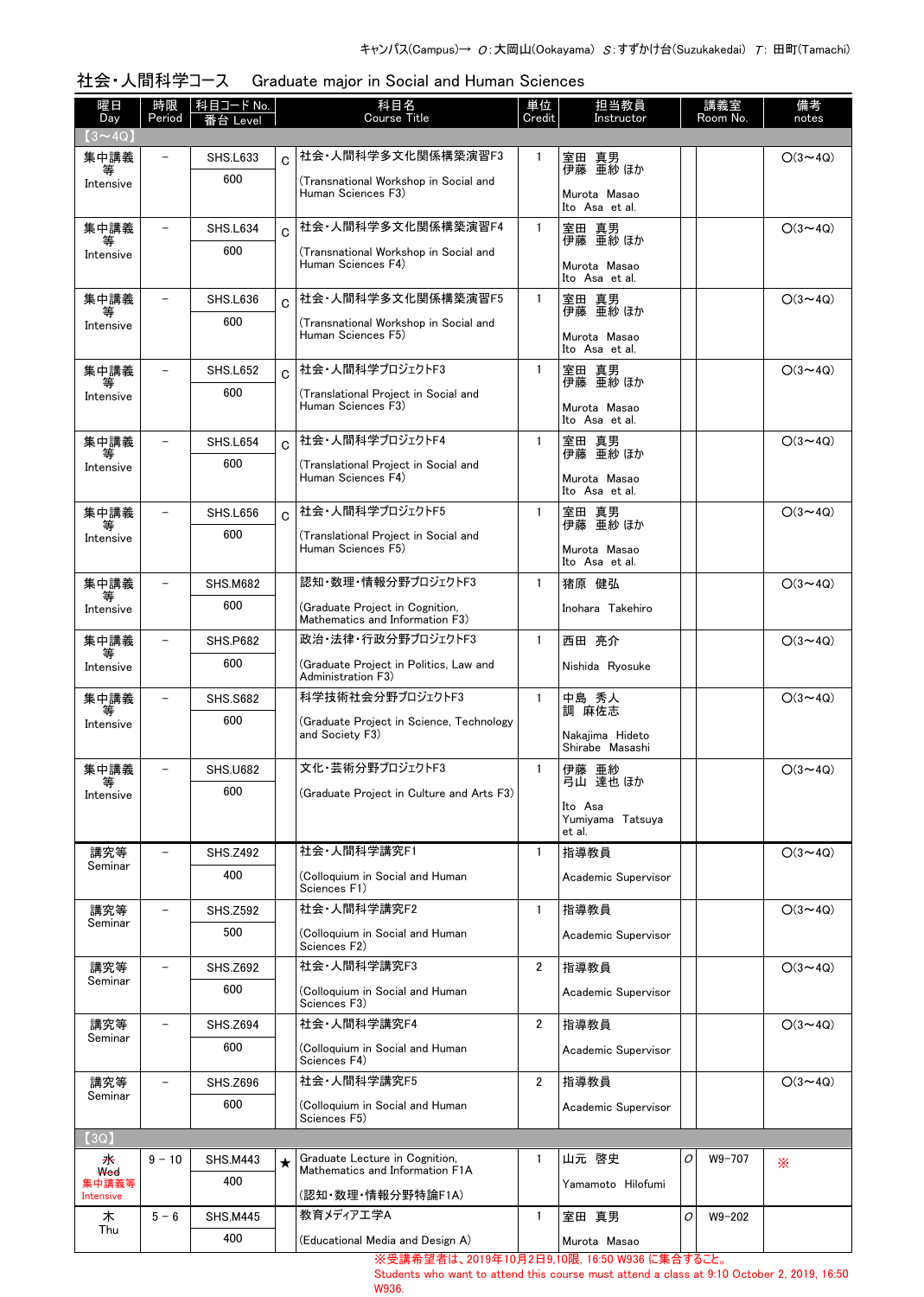| 曜日<br>Day      | 時限<br>Period             | 科目コード No.  <br>番台 Level |             | 科目名<br><b>Course Title</b>                                          | 単位<br>Credit   | 担当教員<br>Instructor  |   | 講義室<br>Room No.      | 備考<br>notes   |
|----------------|--------------------------|-------------------------|-------------|---------------------------------------------------------------------|----------------|---------------------|---|----------------------|---------------|
| (3Q)           |                          |                         |             |                                                                     |                |                     |   |                      |               |
| 金              | $3 - 4$                  | <b>SHS.M463</b>         |             | 教育メディアエ学演習A                                                         | 1              | 室田 真男               |   | 0 学術国際情              |               |
| Fri            |                          | 400                     |             | (Practice of Educational Media and<br>Design A)                     |                | Murota Masao        |   | 報センター<br>3F第2実習<br>室 |               |
| 金              | $3 - 4$                  | <b>SHS.S443</b>         |             | 科学技術社会分野特論F1A                                                       | $\mathbf{1}$   | 多久和 理実              | 0 | W9-407               | <b>ACEEES</b> |
| Fri            |                          | 400                     |             | (Graduate Lecture in Science.<br>Technology and Society F1A)        |                | Takuwa Yoshimi      |   |                      |               |
| 金              | $3 - 4$                  | <b>SHS.U443</b>         |             | 文化·芸術分野特論F1A                                                        | $\mathbf{1}$   | 山根 亮一               | O | $W9 - 911$           |               |
| Fri            |                          | 400                     |             | (Graduate Lecture in Culture and Arts<br>F1A)                       |                | Yamane Ryoichi      |   |                      |               |
| 金              | $5 - 6$                  | <b>SHS.P443</b>         |             | 政治·法律·行政分野特論F1A                                                     | $\mathbf{1}$   | 中島 岳志               | O | W9-910               |               |
| Fri            |                          | 400                     |             | (Graduate Lecture in Politics, Law and<br>Administration F1A)       |                | Nakaiima Takeshi    |   |                      |               |
| 集中講義           | $\overline{\phantom{0}}$ | <b>SHS.L413</b>         | C           | 社会·人間科学多分野分析統合演習F1A                                                 | $\overline{2}$ | 指導教員                |   |                      |               |
| 等<br>Intensive |                          | 400                     |             | (Trans-disciplinary Exercise in Social and<br>Human Sciences F1A)   |                | Academic Supervisor |   |                      |               |
| (4Q)           |                          |                         |             |                                                                     |                |                     |   |                      |               |
| 月              | $1 - 2$                  | <b>SHS.P444</b>         |             | 政治·法律·行政分野特論F1B                                                     | $\mathbf{1}$   | 西田 亮介               | 0 | W9-910               |               |
| Mon            |                          | 400                     |             | (Graduate Lecture in Politics, Law and<br>Administration F1B)       |                | Nishida Ryosuke     |   |                      |               |
| 月              | $3 - 4$                  | <b>SHS.S444</b>         | $\star$     | Graduate Lecture in Science, Technology<br>and Society F1B          | $\mathbf{1}$   | Bektas Yakup        | O | W936                 |               |
| Mon            |                          | 400                     |             |                                                                     |                |                     |   |                      |               |
|                |                          |                         |             | (科学技術社会分野特論F1B)                                                     |                |                     |   |                      |               |
| 月<br>Mon       | $5 - 6$                  | <b>SHS.U444</b>         |             | 文化·芸術分野特論F1B                                                        | $\mathbf{1}$   | 北村 匡平               | 0 | W9-910               |               |
|                |                          | 400                     |             | (Graduate Lecture in Culture and Arts<br>F1B)                       |                | Kitamura Kyohhei    |   |                      |               |
| 水<br>Wed       | $3 - 4$                  | <b>SHS.M444</b>         |             | 認知・数理・情報分野特論F1B                                                     | $\mathbf{1}$   | 佐藤 礼子               | O | $W9 - 911$           |               |
|                | $1 - 2$                  | 400                     |             | (Graduate Lecture in Cognition,<br>Mathematics and Information F1B) |                | Sato Reiko          |   |                      |               |
| 水              | $9 - 10$                 | <b>SHS.D447</b>         |             | 教育学特論                                                               | $\mathbf{1}$   | 鈴木 悠太               | O | $W9 - 705$           |               |
| Wed            |                          | 400                     |             | (Research on Teaching)                                              |                | Suzuki Yuta         |   |                      |               |
| 木              | $5 - 6$                  | <b>SHS.M446</b>         |             | 教育メディアエ学B                                                           | $\mathbf{1}$   | 室田 真男               | O | $W9 - 202$           |               |
| Thu            |                          | 400                     |             | (Educational Media and Design B)                                    |                | Murota Masao        |   |                      |               |
| 金              | $3 - 4$                  | <b>SHS.M464</b>         |             | 教育メディアエ学演習B                                                         | $\mathbf{1}$   | 室田 真男               |   | 0 学術国際情              |               |
| Fri            |                          | 400                     |             | (Practice of Educational Media and<br>Design B)                     |                | Murota Masao        |   | 報センター<br>3F第2実習<br>室 |               |
| 集中講義           | $\overline{a}$           | <b>SHS.L414</b>         | $\mathbf C$ | 社会·人間科学多分野分析統合演習F1B                                                 | $\overline{2}$ | 指導教員                |   |                      |               |
| Intensive      |                          | 400                     |             | (Trans-disciplinary Exercise in Social and<br>Human Sciences F1B)   |                | Academic Supervisor |   |                      |               |

社会・人間科学コース Graduate major in Social and Human Sciences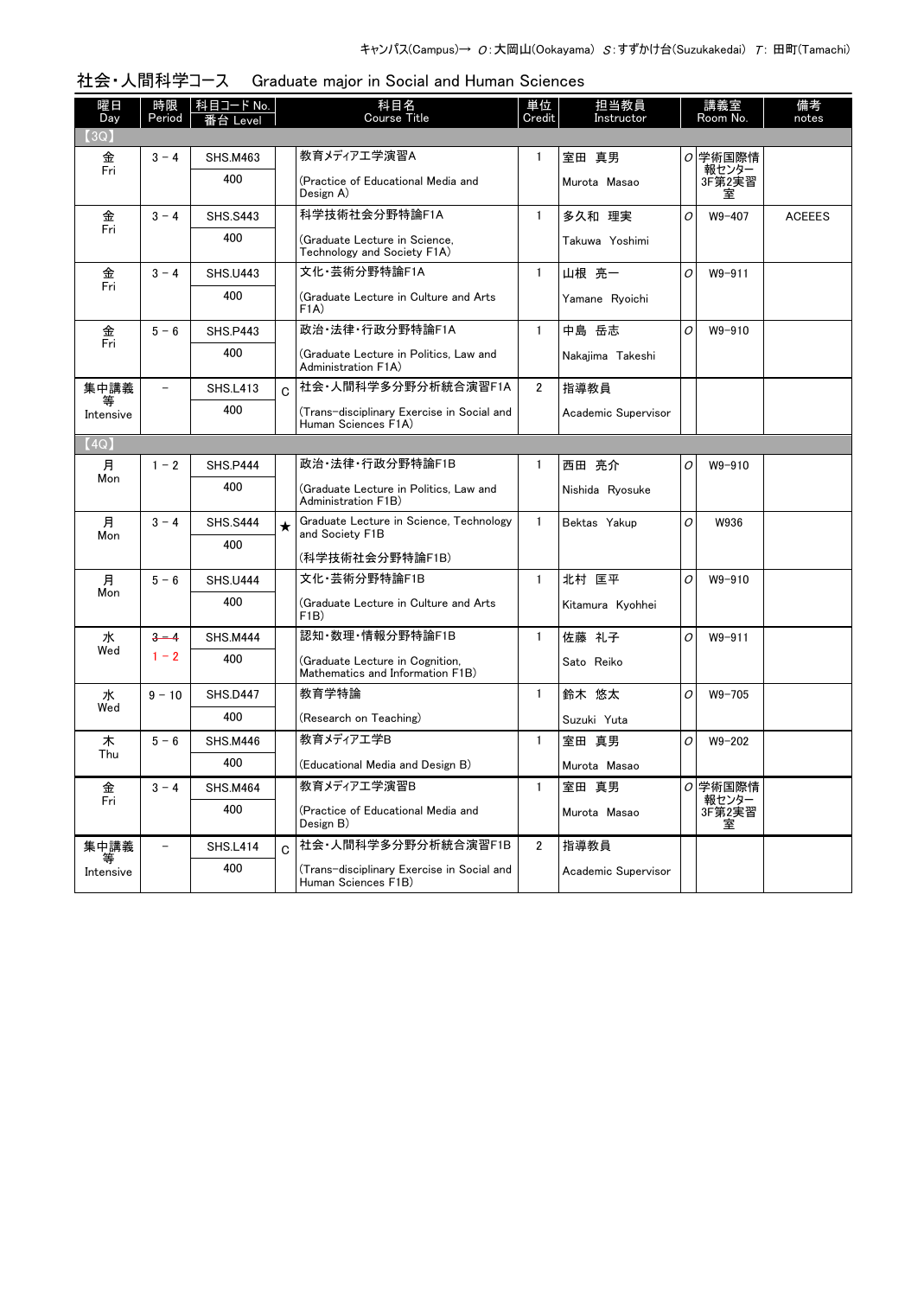| イノベーション科学コース Graduate major in Innovation Science |  |
|---------------------------------------------------|--|
|---------------------------------------------------|--|

| 曜日<br>Day      | 時限<br>Period             | 科目コード No.<br>番台 Level |          | 科目名<br><b>Course Title</b>                                                                             | 単位<br>Credit   | 担当教員<br>Instructor  | 講義室<br>Room No. | 備考<br>notes    |
|----------------|--------------------------|-----------------------|----------|--------------------------------------------------------------------------------------------------------|----------------|---------------------|-----------------|----------------|
| $(3 \sim 4Q)$  |                          |                       |          |                                                                                                        |                |                     |                 |                |
| 集中講義<br>等      |                          | <b>ISC.E632</b>       | $^\star$ | Advanced MOT Seminar II                                                                                | 1              | 日髙 一義               |                 | $O(3 \sim 4Q)$ |
| Intensive      |                          | 600                   |          | (MOT研究の最前線 II)                                                                                         |                | Hidaka Kazuyoshi    |                 |                |
| 講究等<br>Seminar | $\overline{\phantom{0}}$ | <b>ISC.Z692</b>       |          | イノベーション科学講究 F3                                                                                         | $\overline{2}$ | 指導教員                |                 | $O(3 \sim 4Q)$ |
|                |                          | 600                   |          | (Seminar on Innovation Science F3)                                                                     |                | Academic Supervisor |                 |                |
| 講究等<br>Seminar | $\overline{\phantom{0}}$ | <b>ISC.Z694</b>       |          | イノベーション科学講究 F4                                                                                         | $\overline{2}$ | 指導教員                |                 | $O(3 \sim 4Q)$ |
|                |                          | 600                   |          | (Seminar on Innovation Science F4)                                                                     |                | Academic Supervisor |                 |                |
| 講究等<br>Seminar | $\equiv$                 | <b>ISC.Z696</b>       |          | イノベーション科学講究 F5                                                                                         | $\overline{2}$ | 指導教員                |                 | $O(3 \sim 4Q)$ |
|                |                          | 600                   |          | (Seminar on Innovation Science F5)                                                                     |                | Academic Supervisor |                 |                |
| $3Q$ ]         |                          |                       |          |                                                                                                        |                |                     |                 |                |
| 集中講義<br>等      |                          | <b>ISC.A603</b>       | $\star$  | Systematic Review III                                                                                  | 1              | 指導教員                |                 |                |
| Intensive      |                          | 600                   |          | (システマティックレビュー III)                                                                                     |                | Academic Supervisor |                 |                |
| 集中講義<br>等      | ۳                        | <b>ISC.A607</b>       | $\star$  | Systematic Review VII                                                                                  | $\mathbf{1}$   | 指導教員                |                 |                |
| Intensive      |                          | 600                   |          | (システマティックレビュー VII)                                                                                     |                | Academic Supervisor |                 |                |
| 集中講義           |                          | ISC.A610-03           |          | イノベーション分析演習 I                                                                                          | $\mathbf{1}$   | 指導教員                |                 |                |
| Intensive      |                          | 600                   |          | (Advanced Analytics for Innovation<br>Science Research I)                                              |                | Academic Supervisor |                 |                |
| 集中講義           |                          | ISC.A611-03           |          | イノベーション分析演習 Ⅱ                                                                                          | $\mathbf{1}$   | 指導教員                |                 |                |
| Intensive      |                          | 600                   |          | (Advanced Analytics for Innovation<br>Science Research II)                                             |                | Academic Supervisor |                 |                |
| 集中講義           |                          | ISC.B610-03           |          | 技術経営分析·設計演習 I                                                                                          | $\mathbf{1}$   | 指導教員                |                 |                |
| Intensive      |                          | 600                   |          | (Advanced Analytics and Design<br>Methodology for Technology and<br>Innovation Management Research I)  |                | Academic Supervisor |                 |                |
| 集中講義           | $\equiv$                 | ISC.B611-03           |          | 技術経営分析·設計演習 II                                                                                         | $\mathbf{1}$   | 指導教員                |                 |                |
| 等<br>Intensive |                          | 600                   |          | (Advanced Analytics and Design<br>Methodology for Technology and<br>Innovation Management Research II) |                | Academic Supervisor |                 |                |
| 集中講義           |                          | ISC.C610-03           |          | 経済・社会システム分析・設計演習 I                                                                                     | $\mathbf{1}$   | 指導教員                |                 |                |
| Intensive      |                          | 600                   |          | (Advanced Analytics and Design<br>Methodology for Social Economic<br>Systems Research I)               |                | Academic Supervisor |                 |                |
| 集中講義           |                          | ISC.C611-03           |          | 経済·社会システム分析·設計演習 II                                                                                    |                | 指導教員                |                 |                |
| Intensive      |                          | 600                   |          | (Advanced Analytics and Design<br>Methodology for Social Economic<br>Systems Research II)              |                | Academic Supervisor |                 |                |
| 集中講義           |                          | ISC.D610-03           |          | 研究開発・事業企画立案演習 I                                                                                        | $\mathbf{1}$   | 指導教員                |                 |                |
| 等<br>Intensive |                          | 600                   |          | (Advanced R&D Planning and Business<br>Development I)                                                  |                | Academic Supervisor |                 |                |
| 集中講義           | $\overline{\phantom{0}}$ | ISC.D611-03           |          | 研究開発·事業企画立案演習 II                                                                                       | $\mathbf{1}$   | 指導教員                |                 |                |
| 等<br>Intensive |                          | 600                   |          | (Advanced R&D Planning and Business<br>Development II)                                                 |                | Academic Supervisor |                 |                |
| (4Q)           |                          |                       |          |                                                                                                        |                |                     |                 |                |
| 集中講義           |                          | <b>ISC.A604</b>       | $\star$  | Systematic Review IV                                                                                   | 1              | 指導教員                |                 |                |
| Intensive      |                          | 600                   |          | (システマティックレビュー IV)                                                                                      |                | Academic Supervisor |                 |                |
| 集中講義<br>等      |                          | <b>ISC.A608</b>       | $\star$  | <b>Systematic Review VIII</b>                                                                          | 1              | 指導教員                |                 |                |
| Intensive      |                          | 600                   |          | (システマティックレビュー VIII)                                                                                    |                | Academic Supervisor |                 |                |
| 集中講義           |                          | ISC.A610-04           |          | イノベーション分析演習 I                                                                                          | $\mathbf{1}$   | 指導教員                |                 |                |
| Intensive      |                          | 600                   |          | (Advanced Analytics for Innovation<br>Science Research I)                                              |                | Academic Supervisor |                 |                |
| 集中講義           |                          | ISC.A611-04           |          | イノベーション分析演習 II                                                                                         | $\mathbf{1}$   | 指導教員                |                 |                |
| Intensive      |                          | 600                   |          | (Advanced Analytics for Innovation<br>Science Research II)                                             |                | Academic Supervisor |                 |                |
| 集中講義           | $\overline{\phantom{0}}$ | ISC.B610-04           |          | 技術経営分析·設計演習 I                                                                                          | $\mathbf{1}$   | 指導教員                |                 |                |
| 等<br>Intensive |                          | 600                   |          | (Advanced Analytics and Design<br>Methodology for Technology and<br>Innovation Management Research I)  |                | Academic Supervisor |                 |                |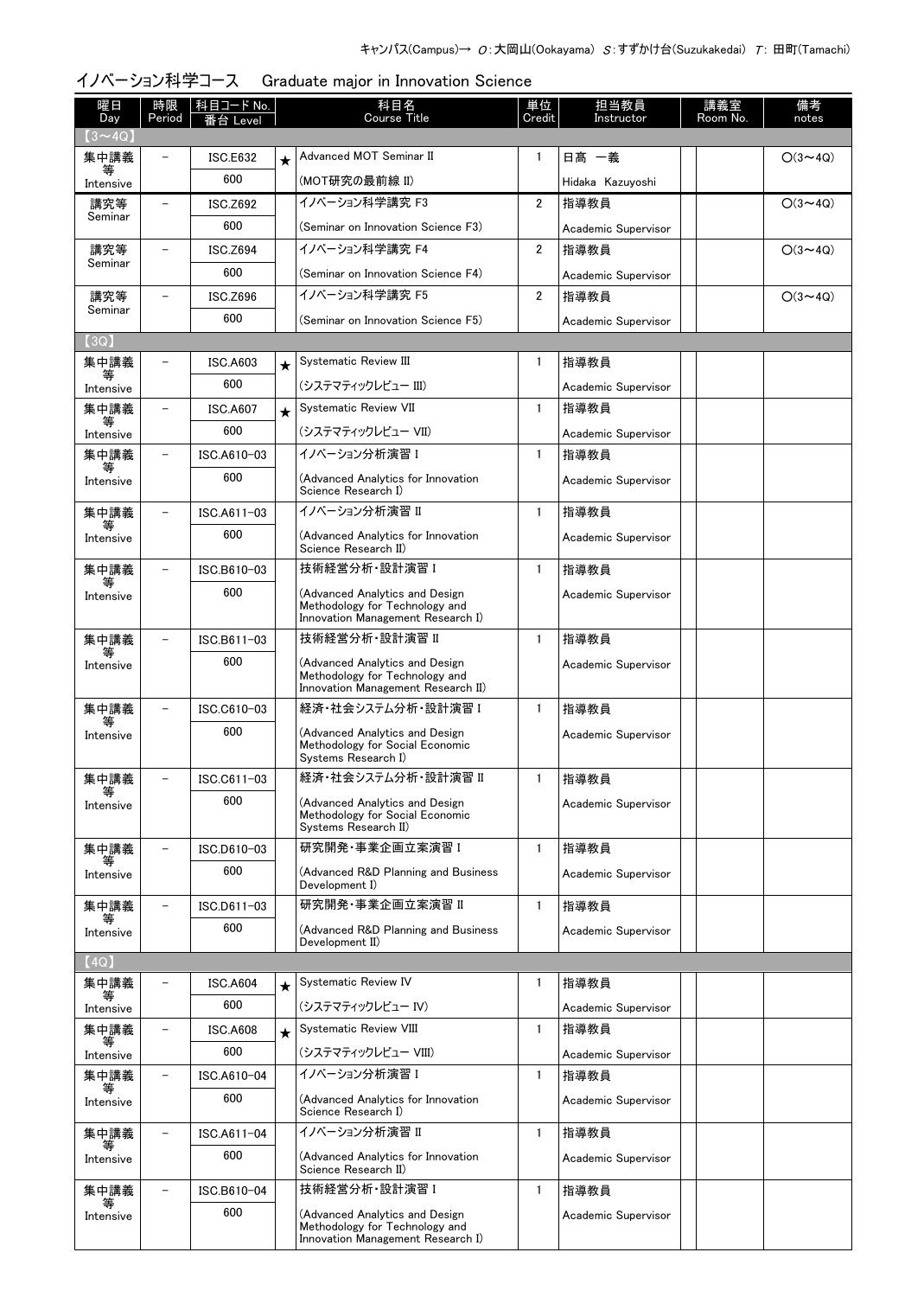| 曜日             | 時限                       | 科目コード No.   | 科目名                                                                                                    | 単位     | 担当教員                | 講義室      | 備考    |
|----------------|--------------------------|-------------|--------------------------------------------------------------------------------------------------------|--------|---------------------|----------|-------|
| Day            | Period                   | 番台 Level    | <b>Course Title</b>                                                                                    | Credit | Instructor          | Room No. | notes |
| (4Q)           |                          |             |                                                                                                        |        |                     |          |       |
| 集中講義           | Ξ.                       | ISC.B611-04 | 技術経営分析·設計演習 II                                                                                         |        | 指導教員                |          |       |
| 等<br>Intensive |                          | 600         | (Advanced Analytics and Design<br>Methodology for Technology and<br>Innovation Management Research II) |        | Academic Supervisor |          |       |
| 集中講義           |                          | ISC.C610-04 | 経済・社会システム分析・設計演習 I                                                                                     |        | 指導教員                |          |       |
| 等<br>Intensive |                          | 600         | (Advanced Analytics and Design<br>Methodology for Social Economic<br>Systems Research I)               |        | Academic Supervisor |          |       |
| 集中講義           |                          | ISC.C611-04 | 経済・社会システム分析・設計演習 Ⅱ                                                                                     |        | 指導教員                |          |       |
| 等<br>Intensive |                          | 600         | (Advanced Analytics and Design<br>Methodology for Social Economic<br>Systems Research II)              |        | Academic Supervisor |          |       |
| 集中講義           |                          | ISC.D610-04 | 研究開発·事業企画立案演習 I                                                                                        |        | 指導教員                |          |       |
| 等<br>Intensive |                          | 600         | (Advanced R&D Planning and Business<br>Development I)                                                  |        | Academic Supervisor |          |       |
| 集中講義           | $\overline{\phantom{0}}$ | ISC.D611-04 | 研究開発 事業企画立案演習 Ⅱ                                                                                        |        | 指導教員                |          |       |
| 等<br>Intensive |                          | 600         | (Advanced R&D Planning and Business<br>Development II)                                                 |        | Academic Supervisor |          |       |

## イノベーション科学コース Graduate major in Innovation Science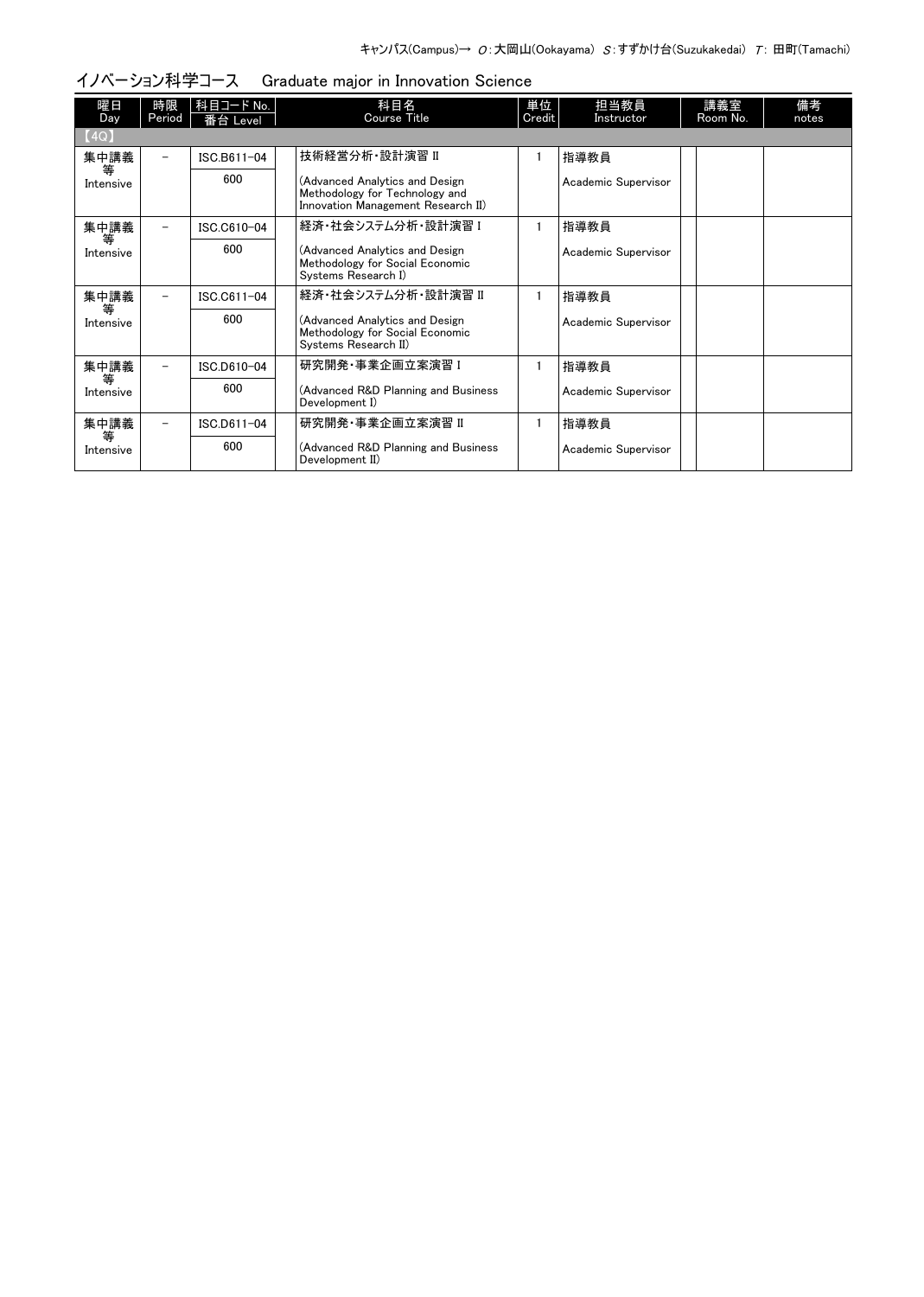技術経営専門職学位課程 Graduate major in Technology and Innovation Management

| 曜日<br>Day      | 時限<br>Period             | 科目コード No.<br>番台 Level |         | 科目名<br><b>Course Title</b>                               | 単位<br>Credit   | 担当教員<br>Instructor                                 |        | 講義室<br>Room No.    | 備考<br>notes                     |
|----------------|--------------------------|-----------------------|---------|----------------------------------------------------------|----------------|----------------------------------------------------|--------|--------------------|---------------------------------|
| $(3 \sim 4Q)$  |                          |                       |         |                                                          |                |                                                    |        |                    |                                 |
| 水<br>Wed       | $9 - 12$                 | <b>TIM.B519</b>       |         | リスク・クライシスマネジメント I                                        | 1              | 池上 雅子                                              | 0      | <b>W935</b>        | □<br>$O(3 \sim 4Q)$             |
|                |                          | 500                   |         | (Risk and Crisis Management I)                           |                | Ikegami Masako                                     |        | $\rightarrow$ W933 | <b>ACEEES</b>                   |
| 水<br>Wed       | $9 - 12$                 | <b>TIM.C530</b>       |         | 政策プロセス科学特論Ⅰ                                              | $\mathbf{1}$   | 橋本 正洋<br>池上 雅子ほか                                   | Τ      | 田町<br>CIC913       | □<br>$O(3 \sim 4Q)$             |
|                |                          | 500                   |         | (Lectures by Innovation Policy Makers I)                 |                | Hashimoto Masahiro                                 |        |                    |                                 |
|                |                          |                       |         |                                                          |                | Ikegami Masako et<br>al.                           |        |                    |                                 |
| 水<br>Wed       | $9 - 12$                 | <b>TIM.C531</b>       |         | 政策プロセス科学特論 II                                            | $\mathbf{1}$   | 橋本 正洋<br>池上 雅子ほか                                   | Τ      | 田町<br>CIC913       | □<br>$O(3 \sim 4Q)$             |
|                |                          | 500                   |         | (Lectures by Innovation Policy Makers II)                |                | Hashimoto Masahiro                                 |        |                    |                                 |
|                |                          |                       |         |                                                          |                | Ikegami Masako et<br>al.                           |        |                    |                                 |
| 水<br>Wed       | $9 - 12$                 | <b>TIM.D515</b>       |         | 経営者論セミナー II                                              | $\mathbf{1}$   | 藤村 修三<br>此嘉 邦彦 ほか                                  | Τ      | 田町<br>CIC913       | □<br>$O(3 \sim 4Q)$             |
|                |                          | 500                   |         | (Lectures by Business Leaders II)                        |                | Fujimura Shuzo                                     |        |                    | <b>ACEEES</b>                   |
|                |                          |                       |         |                                                          |                | Higa Kunihiko et al.                               |        |                    |                                 |
| 金<br>Fri       | $11 - 12$                | <b>ESD.C501</b>       |         | コミュニケーションデザイン論                                           | $\overline{2}$ | 西條 美紀                                              | 0      | W936               | $O(3 \sim 4Q)$<br><b>ACEEES</b> |
|                |                          | 500                   |         | (Communication Design: Theory &<br>Practice)             |                | Saijo Miki                                         |        |                    |                                 |
| 集中講義           |                          | <b>TIM.B530</b>       |         | サービス・ビジネスのイノベーション特論                                      | $\overline{2}$ | ※丸山 文宏                                             | $\tau$ | 田町CIC              | $O(3 \sim 4Q)$                  |
| Intensive      |                          | 500                   |         | (Innovation for service business)                        |                | X Maruyama<br>Fumihiro                             |        |                    |                                 |
| 講究等<br>Seminar | $\overline{\phantom{0}}$ | <b>TIM.Z492</b>       |         | 技術経営講究F1                                                 | $\overline{2}$ | 指導教員                                               |        |                    | $O(3 \sim 4Q)$                  |
|                |                          | 400                   |         | (Seminar on Technology and Innovation<br>Management F1)  |                | Academic Supervisor                                |        |                    |                                 |
| 講究等<br>Seminar | $\overline{\phantom{0}}$ | <b>TIM.Z592</b>       |         | 技術経営講究F2                                                 | $\overline{2}$ | 指導教員                                               |        |                    | $O(3 \sim 4Q)$                  |
|                |                          | 500                   |         | (Seminar on Technology and Innovation<br>Management F2)  |                | Academic Supervisor                                |        |                    |                                 |
| (3Q)           |                          |                       |         |                                                          |                |                                                    |        |                    |                                 |
| 月              | $11 - 12$                | <b>TIM.A534</b>       |         | コーポレートファイナンス I                                           | $\mathbf{1}$   | ※山本 御稔                                             | T      | 田町                 |                                 |
| Mon            |                          | 500                   |         | (Corporate Finance I)                                    |                | X Yamamoto Mitoshi                                 |        | CIC913             |                                 |
| 月              | $11 - 12$                | <b>TIM.C514</b>       |         | バイオ医療技術と経済・社会システム I                                      | $\mathbf{1}$   | 仙石 慎太郎                                             | $\tau$ | 田町                 | <b>ACEEES</b>                   |
| Mon            |                          | 500                   |         | (Biomedical Technology and Social<br>System I)           |                | Sengoku Shintaro                                   |        | CIC812             |                                 |
| 火<br>Tue       | $11 - 12$                | <b>TIM.A410</b>       |         | イノベーションのための知識工学 I                                        | $\mathbf{1}$   | 梶川 裕矢                                              | Т      | 田町<br>CIC913       | <b>ACEEES</b>                   |
|                |                          | 400                   |         | (Knowledge Engineering for Innovation I)                 |                | Kaiikawa Yuva                                      |        |                    |                                 |
| 木<br>Thu       | $9 - 10$                 | TIM.B515              |         | プロダクト・サービスデザイン I                                         | $\mathbf{1}$   | 藤村 修三                                              | $\tau$ | 田町<br>CIC913       | <b>ACEEES</b>                   |
|                |                          | 500                   |         | (Product-Service Design I)                               |                | Fujimura Shuzo                                     |        |                    |                                 |
| 木<br>Thu       | $9 - 10$                 | <b>TIM.C510</b>       | $\star$ | Science, Technology and Innovation<br>Policy Analysis I  | $\mathbf{1}$   | 池上 雅子                                              | 0      | W933               | <b>ACEEES</b>                   |
|                |                          | 500                   |         | (科学技術政策分析 Ⅰ)                                             |                | Ikegami Masako                                     |        |                    |                                 |
| 木<br>Thu       | $11 - 12$                | TIM.B412              |         | R&D戦略 I                                                  | $\mathbf{1}$   | 藤村 修三                                              | Τ      | 田町<br>CIC913       | <b>ACEEES</b>                   |
|                |                          | 400                   |         | (Strategic Management for Research and<br>Development I) |                | Fujimura Shuzo                                     |        |                    |                                 |
| 木<br>Thu       | $11 - 12$                | <b>TIM.D516</b>       |         | アントレプレナーシップと事業創成 I                                       | $\mathbf{1}$   | 仙石 慎太郎<br>※ 末松 千尋                                  | T      | 田町<br>CIC812       | <b>ACEEES</b>                   |
|                |                          | 500                   |         | (Entrepreneurship and Business<br>Development I)         |                | Sengoku Shintaro<br>X Suematsu Chihiro             |        |                    |                                 |
| 金              | $9 - 10$                 | <b>TIM.C412</b>       | $\star$ | Innovation System I                                      | 1              | 宮崎 久美子                                             | 0      | W935               | <b>ACEEES</b>                   |
| Fri            |                          | 400                   |         | (イノベーションシステム I)                                          |                | Miyazaki Kumiko                                    |        |                    |                                 |
| 金              | $11 - 12$                | <b>TIM.B517</b>       |         | 知的財産・標準化マネジメントI                                          | $\mathbf{1}$   | 橋本 正洋                                              | Τ      | 田町                 | <b>ACEEES</b>                   |
| Fri            |                          | 500                   |         | (Management of Intellectual Property and                 |                | ※ 渡部 俊也 ほか                                         |        | CIC913             |                                 |
|                |                          |                       |         | Standardization I)                                       |                | Hashimoto Masahiro<br>X Watanabe Toshiya<br>et al. |        |                    |                                 |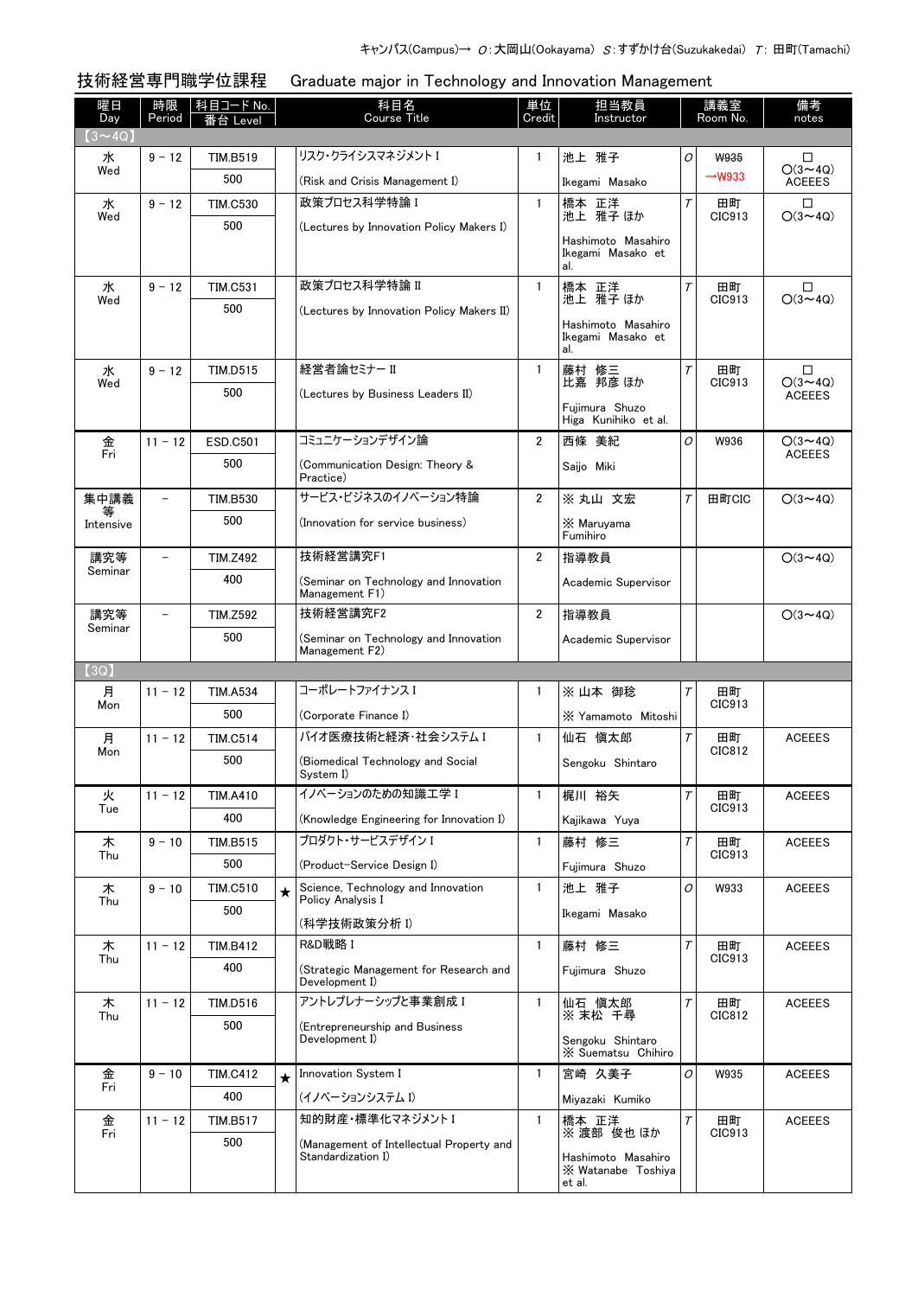技術経営専門職学位課程 Graduate major in Technology and Innovation Management

| 曜日                | 時限                       | 科目コード No.       | 科目名<br><b>Course Title</b>                                                  | 単位             | 担当教員                                   |        | 講義室<br>Room No. | 備考            |
|-------------------|--------------------------|-----------------|-----------------------------------------------------------------------------|----------------|----------------------------------------|--------|-----------------|---------------|
| Day<br>【3Q】       | Period                   | s台 Level        |                                                                             | Credit         | Instructor                             |        |                 | notes         |
| 土                 | $1 - 2$                  | TIM.A406        | 数理情報分析基礎 II                                                                 | 1              | 中丸 麻由子                                 | Τ      | 田町              | ◆ ACEEES      |
| Sat               |                          | 400             | (Methodology of Mathematical and                                            |                | 梶川 裕矢                                  |        | CIC812          |               |
|                   |                          |                 | Computational Analysis II)                                                  |                | Nakamaru Mayuko<br>Kajikawa Yuya       |        |                 |               |
| 土                 | $3 - 4$                  | TIM.D401-02     | リサーチリテラシー演習 I                                                               | $\mathbf{1}$   | 比嘉 邦彦                                  | $\tau$ | 田町              |               |
| Sat               |                          | 400             | (Exercises in Research Literacy I)                                          |                | Higa Kunihiko                          |        | CIC812          |               |
| 土                 | $5 - 6$                  | <b>TIM.B533</b> | 標準化戦略 I                                                                     | $\mathbf{1}$   | 田辺 孝二<br>※ 和泉 章                        | Τ      | 田町              |               |
| Sat               |                          | 500             | (Standardization Strategy I)                                                |                |                                        |        | CIC913          |               |
|                   |                          |                 |                                                                             |                | Tanabe Koii<br>X Izumi Akira           |        |                 |               |
| 土<br>Sat          | $5 - 6$                  | <b>TIM.C516</b> | 情報・サービスと経済・社会システム I                                                         | $\mathbf{1}$   | 比嘉 邦彦<br>日髙 一義                         | $\tau$ | 田町<br>CIC812    | ◆ ACEEES      |
|                   |                          | 500             | (Information and Service Science for<br>Social System I)                    |                |                                        |        |                 |               |
|                   |                          |                 |                                                                             |                | Higa Kunihiko<br>Hidaka Kazuyoshi      |        |                 |               |
| 土<br>Sat          | $7 - 8$                  | <b>TIM.A530</b> | 技術者倫理 I                                                                     | $\mathbf{1}$   | 中村 昌允                                  | $\tau$ | 田町<br>CIC310    |               |
|                   |                          | 500             | (Engineering Ethics I)                                                      |                | Nakamura Masayoshi                     |        |                 |               |
| 土<br>Sat          | $7 - 8$                  | <b>TIM.B531</b> | 情報と知識のマネジメントI                                                               | $\mathbf{1}$   | 杉原 太郎                                  | $\tau$ | 田町<br>CIC913    |               |
|                   |                          | 500             | (Management of Information and<br>Knowledge I)                              |                | Sugihara Taro                          |        |                 |               |
| 土                 | $9 - 10$                 | <b>TIM.B521</b> | 組織戦略とICT I                                                                  | $\mathbf{1}$   | 比嘉 邦彦                                  | Τ      | 田町<br>CIC812    | ◆ ACEEES      |
| Sat               |                          | 500             | (Information and Communication<br>Technology for Organizational Strategy I) |                | Higa Kunihiko                          |        |                 |               |
| 土                 | $9 - 10$                 | <b>TIM.C512</b> | エネルギー技術と経済・社会システム I                                                         | $\mathbf{1}$   | 後藤 美香                                  | $\tau$ | 田町              | ◆ ACEEES      |
| Sat               |                          | 500             | (Energy Technology and Social System I)                                     |                | Goto Mika                              |        | CIC913          |               |
| インターン<br>シップ      |                          | <b>TIM.E412</b> | 技術経営インターンシップ III                                                            | $\overline{2}$ | 指導教員                                   |        |                 |               |
| Internship        |                          | 400             | (Technology and Innovation Management)<br>Internship III)                   |                | Academic Supervisor                    |        |                 |               |
| インターン             | $\overline{\phantom{0}}$ | <b>TIM.E520</b> | 技術経営インターンシップ VII                                                            | 6              | 指導教員                                   |        |                 |               |
| シップ<br>Internship |                          | 500             | (Technology and Innovation Management                                       |                | Academic Supervisor                    |        |                 |               |
| (4Q)              |                          |                 | Internship VII)                                                             |                |                                        |        |                 |               |
| 月                 | $11 - 12$                | <b>TIM.A535</b> | コーポレートファイナンス II                                                             | $\mathbf{1}$   | ※山本 御稔                                 | Т      | 田町              |               |
| Mon               |                          | 500             | (Corporate Finance II)                                                      |                | X Yamamoto Mitoshi                     |        | CIC913          |               |
| 月                 | $11 - 12$                | <b>TIM.C515</b> | バイオ医療技術と経済・社会システム Ⅱ                                                         | $\mathbf{1}$   | 仙石 愼太郎                                 | $\tau$ | 田町              | <b>ACEEES</b> |
| Mon               |                          | 500             | (Biomedical Technology and Social<br>System II)                             |                | Sengoku Shintaro                       |        | CIC812          |               |
| 火                 | $11 - 12$                | <b>TIM.A411</b> | イノベーションのための知識工学 II                                                          | 1              | 梶川 裕矢                                  | $\tau$ | 田町              | <b>ACEEES</b> |
| Tue               |                          | 400             | (Knowledge Engineering for Innovation II)                                   |                | Kajikawa Yuya                          |        | CIC913          |               |
| 火                 | $11 - 12$                | TIM.B516        | プロダクト・サービスデザイン Ⅱ                                                            | $\mathbf{1}$   | 日髙 一義                                  | Τ      | 田町              | <b>ACEEES</b> |
| Tue               |                          | 500             | (Product-Service Design II)                                                 |                | ※ 木見田 康治                               |        | CIC812          |               |
|                   |                          |                 |                                                                             |                | Hidaka Kazuyoshi<br>X Kimita Koji      |        |                 |               |
| 木                 | $9 - 10$                 | <b>TIM.C511</b> | Science, Technology and Innovation<br>Policy Analysis II                    | $\mathbf{1}$   | 池上 雅子                                  | O      | W933            | <b>ACEEES</b> |
| Thu               |                          | 500             | (科学技術政策分析 II)                                                               |                | Ikegami Masako                         |        |                 |               |
| 木                 | $11 - 12$                | <b>TIM.B413</b> | R&D戦略 II                                                                    | $\mathbf{1}$   | 藤村 修三                                  | Τ      | 田町              | <b>ACEEES</b> |
| Thu               |                          | 400             | (Strategic Management for Research and                                      |                | Fujimura Shuzo                         |        | CIC913          |               |
| 木                 | $11 - 12$                | <b>TIM.D517</b> | Development II)<br>アントレプレナーシップと事業創成 II                                      | $\mathbf{1}$   | 仙石 愼太郎                                 | $\tau$ | 田町              | <b>ACEEES</b> |
| Thu               |                          | 500             | (Entrepreneurship and Business                                              |                | ※ 末松 千尋                                |        | CIC812          |               |
|                   |                          |                 | Development II)                                                             |                | Sengoku Shintaro<br>X Suematsu Chihiro |        |                 |               |
| 金                 | $9 - 10$                 | <b>TIM.C413</b> | Innovation System II                                                        | $\mathbf{1}$   | 宮崎 久美子                                 | 0      | W935            | <b>ACEEES</b> |
| Fri               |                          | 400             | (イノベーションシステム II)                                                            |                | Miyazaki Kumiko                        |        |                 |               |